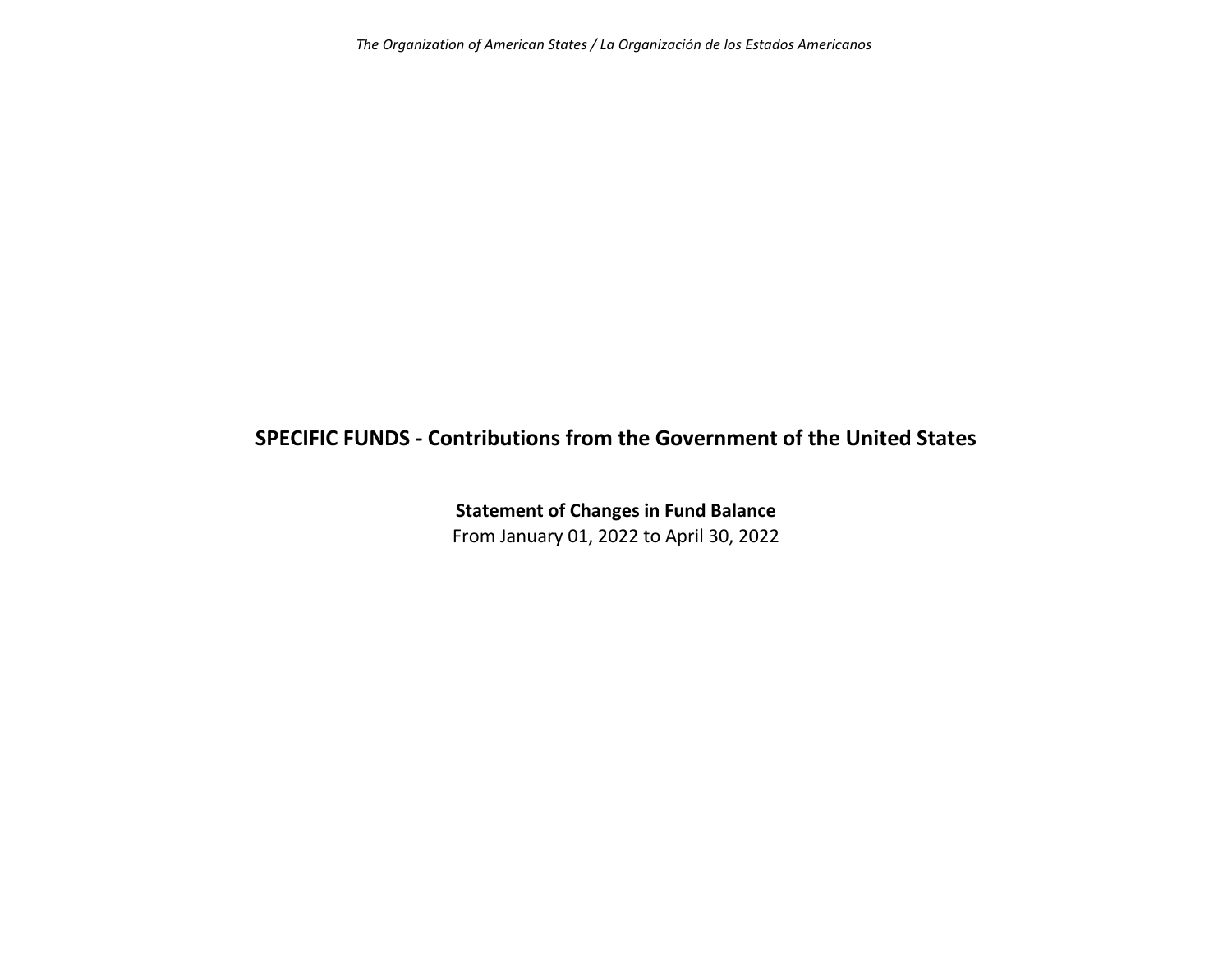## Statement of Changes in Fund Balance

|                                                                                              |                                                                                                                  |                    | Cash Balance              |                      |                          |          | Returns &      |                          |                    | Cash Balance                |                    | <b>Fund Balance</b>  |
|----------------------------------------------------------------------------------------------|------------------------------------------------------------------------------------------------------------------|--------------------|---------------------------|----------------------|--------------------------|----------|----------------|--------------------------|--------------------|-----------------------------|--------------------|----------------------|
|                                                                                              | Chapter / Subprogram / Donor Agency / Expiration Status / Award / Activity Name & Code                           |                    |                           |                      | Transfers                | Interest | Other Income   | Expenditures             | Net Change         | Apr. 30, 2022               | Obligations        | Apr. 30, 2022        |
| <b>CHAPTER 1 - SECRETARY GENERAL</b><br>Office of the Secretary General (14A)<br><b>USDS</b> |                                                                                                                  |                    |                           |                      |                          |          |                |                          |                    |                             |                    |                      |
| Active                                                                                       |                                                                                                                  |                    |                           |                      |                          |          |                |                          |                    |                             |                    |                      |
| USDEP18/03                                                                                   | Working Group on Venezuela                                                                                       | OSG1901            | (417, 627)                |                      |                          |          |                |                          |                    | (417, 627)                  |                    | (417, 627)           |
| <b>USOAS</b>                                                                                 |                                                                                                                  |                    |                           |                      |                          |          |                |                          |                    |                             |                    |                      |
| Active                                                                                       |                                                                                                                  |                    |                           |                      |                          |          |                |                          |                    |                             |                    |                      |
| <b>USDEP99/22</b>                                                                            | High Level Mission - Venezuela                                                                                   | SG-OSG/003         | (106, 345)                |                      |                          |          |                |                          |                    | (106, 345)                  |                    | (106, 345)           |
|                                                                                              | <b>SG Events</b>                                                                                                 | SG-OSG/025         | 368                       |                      |                          |          |                |                          |                    | 368                         |                    | 368                  |
| <b>USOAS20/05</b>                                                                            | Conference HR in Cuba                                                                                            | SG-OSG/026         | 4,899                     |                      |                          |          |                |                          |                    | 4,899                       |                    | 4,899                |
|                                                                                              | Fighting Authoritarianism                                                                                        | OSG2002            | 162,705                   | $\sim$               | 56,989                   | $\sim$   | $\sim$         | 25,409                   | 31,580             | 194,285                     | 6,000              | 188,285              |
| <b>Total Active</b>                                                                          |                                                                                                                  |                    | 61,627                    |                      | 56,989                   |          | $\sim$         | 25,409                   | 31,580             | 93,207                      | 6,000              | $\frac{188}{87,207}$ |
| Expired                                                                                      |                                                                                                                  |                    |                           |                      |                          |          |                |                          |                    |                             |                    |                      |
| USOAS19/01                                                                                   | Conference Venezuela Crisis                                                                                      | SG-OSG/027         | 45                        |                      |                          |          |                |                          |                    | 45                          | 45                 |                      |
| <b>Total USOAS</b>                                                                           |                                                                                                                  |                    | 61,672                    |                      | 56,989                   | $\sim$   | ÷.             | 25,409                   | 31,580             | 93,252                      | 6,045              | 87,207               |
| <b>TOTAL CHAPTER 1</b>                                                                       |                                                                                                                  |                    | (355, 956)                | $\sim$               | 56,989                   |          | $\sim$         | 25,409                   | 31,580             | (324, 375)                  | 6,045              | (330, 420)           |
| <b>CHAPTER 2 - ASSISTANT SECRETARY GENERAL</b><br><b>USAID</b><br>Active                     | Coordinating Office for the Offices and Units of the General Secretariat in the Member States (24C)              |                    |                           |                      |                          |          |                |                          |                    |                             |                    |                      |
| USAID18/02                                                                                   | Small Grants Facility COGSMS                                                                                     | SSD1805-COGSMS     | (2,672)                   | 2,672                |                          |          |                |                          | 2,672              |                             |                    |                      |
| USAID18/03                                                                                   | Commun Driven Develop COGSMS                                                                                     | SSD1807-COGSMS     | (17, 622)                 | 17,622               | $\overline{\phantom{a}}$ |          | $\equiv$       | $\overline{\phantom{a}}$ | 17,622             | $\equiv$                    | 285                | (285)                |
| <b>TOTAL CHAPTER 2</b>                                                                       |                                                                                                                  |                    | (20, 294)                 | 20,294               | $\sim$                   | $\sim$   | ÷,             | $\sim$                   | 20,294             | ÷.                          | 285                | (285)                |
| <b>USDS</b><br>Active                                                                        | Executive Secretariat of the Inter-American Commission on Human Rights (IACHR) (34B)<br><b>GIEI Bolivia</b>      |                    |                           |                      |                          |          |                |                          |                    |                             |                    |                      |
| USDEP18/03<br>USDEP18/05                                                                     | Inc. Effec. IACHR 2018-2020                                                                                      | CDH2001<br>CDH1802 | (134, 612)                | 134,612<br>1,714,357 |                          | $\sim$   |                |                          | 134,612<br>560,504 |                             |                    | (2,029,751)          |
| USDEP21/03                                                                                   | Inc. Prom. Def. IACHR 2021-2023                                                                                  | CDH2101            | (1,714,357)<br>(641, 875) |                      | $\sim$                   | $\sim$   |                | 1,153,853<br>206,665     | (206, 665)         | (1, 153, 853)<br>(848, 540) | 875,897<br>475,802 | (1, 324, 342)        |
| <b>TOTAL CHAPTER 3</b>                                                                       |                                                                                                                  |                    | (2,490,845)               | 1,848,970            |                          |          |                | 1,360,518                | 488,452            | (2,002,393)                 | 1,351,699          | (3,354,092)          |
| Department of Social Inclusion (54B)<br><b>USINL</b><br>Active                               | CHAPTER 5 - SECRETARIAT FOR ACCESS TO RIGHTS AND EQUITY                                                          |                    |                           |                      |                          |          |                |                          |                    |                             |                    |                      |
| USINL21/13                                                                                   | Strengthen Inclusion in Haiti                                                                                    | SAR2101            | 3,000,000                 |                      |                          |          |                | 1,023,116                | (1,023,116)        | 1,976,884                   | 658,211            | 1,318,673            |
| <b>USOAS</b><br>Active                                                                       |                                                                                                                  |                    |                           |                      |                          |          |                |                          |                    |                             |                    |                      |
| USDEP99/22                                                                                   | Inter-Am Week African Descent                                                                                    | DSI-AFRO/019       |                           |                      | 5,000                    |          |                |                          | 5,000              | 5,000                       |                    | 5,000                |
| <b>TOTAL CHAPTER 5</b>                                                                       |                                                                                                                  |                    | 3,000,000                 |                      | 5,000                    |          | $\overline{a}$ | 1,023,116                | (1,018,116)        | 1,981,884                   | 658,211            | 1,323,673            |
| <b>USDS</b><br>Active                                                                        | CHAPTER 6 - SECRETARIAT FOR STRENGTHENING DEMOCRACY<br>Department of Electoral Cooperation and Observation (64C) |                    |                           |                      |                          |          |                |                          |                    |                             |                    |                      |
| USDEP18/03                                                                                   | Electronic Voting Audit in DR                                                                                    | SSD2002            | (83, 183)                 | 83,183               |                          |          |                |                          | 83,183             |                             |                    |                      |
|                                                                                              | EOM 2019 Colombia                                                                                                | SSDEOM1904         | (17, 677)                 |                      |                          | $\sim$   | $\sim$         |                          |                    | (17, 677)                   |                    | (17, 677)            |
|                                                                                              | EOM 2019 Dominica                                                                                                | SSDEOM1906         | (4, 577)                  | 4,934                |                          |          |                |                          | 4,934              | 358                         |                    | 358                  |
|                                                                                              | EOM 2019 Guatemala                                                                                               | SSDEOM1902         | (2,861)                   |                      | $\sim$                   | $\sim$   | $\sim$         | $\sim$                   |                    | (2,861)                     |                    | (2,861)              |
|                                                                                              | EOM 2020 Bolivia                                                                                                 | SSDEOM2005         | (256,066)                 | 256,066              |                          |          |                |                          | 256,066            |                             |                    |                      |
|                                                                                              | EOM 2020 Brazil                                                                                                  | SSDEOM2008         | (87, 779)                 | 87,779               | $\sim$                   | $\sim$   | $\sim$         | $\sim$                   | 87,779             |                             | $\sim$             |                      |
|                                                                                              | EOM 2020 Dominican Republic                                                                                      | SSDEOM2002         | (250, 237)                |                      |                          |          |                |                          |                    | (250, 237)                  |                    | (250, 237)           |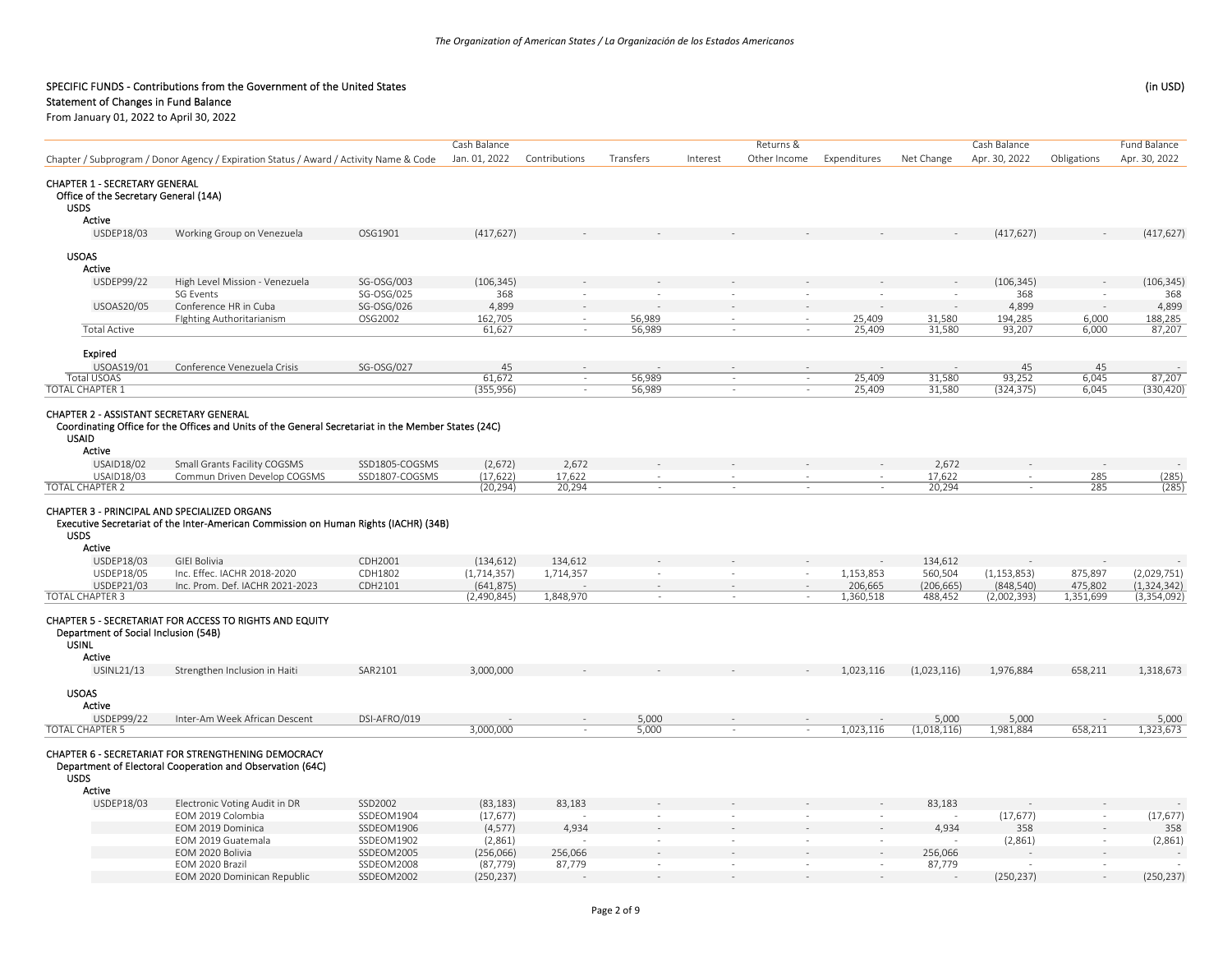|                                                         |                                                                                                                    |                          | Cash Balance         |                 |                          |                  | Returns &                |                          |                  | Cash Balance         |                  | <b>Fund Balance</b>          |
|---------------------------------------------------------|--------------------------------------------------------------------------------------------------------------------|--------------------------|----------------------|-----------------|--------------------------|------------------|--------------------------|--------------------------|------------------|----------------------|------------------|------------------------------|
|                                                         | Chapter / Subprogram / Donor Agency / Expiration Status / Award / Activity Name & Code                             |                          | Jan. 01, 2022        | Contributions   | Transfers                | Interest         | Other Income             | Expenditures             | Net Change       | Apr. 30, 2022        | Obligations      | Apr. 30, 2022                |
|                                                         |                                                                                                                    |                          |                      |                 |                          |                  |                          |                          |                  |                      |                  |                              |
|                                                         | EOM 2020 Peru<br>EOM 2020 Suriname                                                                                 | SSDEOM2001<br>SSDEOM2006 | (1,055)<br>(69, 573) | 1,055<br>69,573 | $\ddot{\phantom{a}}$     |                  |                          | $\bar{z}$                | 1,055<br>69,573  | $\ddot{\phantom{1}}$ |                  |                              |
|                                                         | EOM 2021 Bahamas                                                                                                   | SSDEOM2108               | (124, 878)           | 124,878         | $\overline{\phantom{a}}$ | $\sim$           | $\equiv$                 | $\overline{\phantom{a}}$ | 124,878          | $\sim$               | $\sim$           |                              |
|                                                         | EOM 2021 Bolivia                                                                                                   | SSDEOM2103               | (94, 518)            | 94,518          |                          |                  |                          |                          | 94,518           |                      |                  |                              |
|                                                         | EOM 2021 Ecuador                                                                                                   | SSDEOM2101               | (388, 791)           | 388,791         | $\sim$                   | $\sim$           | $\sim$                   | $\sim$                   | 388,791          | $\sim$               | $\sim$           |                              |
|                                                         | EOM 2021 El Salvador                                                                                               | SSDEOM2102               | (162, 478)           | 162,478         |                          |                  |                          |                          | 162,478          |                      |                  |                              |
|                                                         | EOM 2021 Honduras                                                                                                  | SSDEOM2104               | (419, 672)           | 419,672         | $\sim$                   | $\sim$           | $\sim$                   | 16,544                   | 403,128          | (16, 544)            | 15,755           | (32, 299)                    |
|                                                         | EOM 2021 Mexico                                                                                                    | SSDEOM2105               | (233, 279)           | 233,279         |                          |                  |                          |                          | 233,279          |                      |                  |                              |
|                                                         | EOM 2021 Paraguay                                                                                                  | SSDEOM2107               | (154, 406)           | 154,406         | $\sim$                   | $\sim$           | $\sim$                   | $\sim$                   | 154,406          | $\overline{a}$       | 336              | (336)                        |
|                                                         | EOM 2021 Peru                                                                                                      | SSDEOM2010               | (571,051)            | 572,746         |                          |                  |                          | 2,209                    | 570,537          | (513)                |                  | (513)                        |
|                                                         | EOM 2021 St. Lucia                                                                                                 | SSDEOM2106               | (63, 257)            | 63,257          | $\sim$                   | $\sim$           | $\sim$                   | $\sim$                   | 63,257           |                      | $\sim$           |                              |
|                                                         | EOM 2022 Colombia                                                                                                  | SSDEOM2202               |                      |                 |                          | $\sim$           | ÷.                       | 142,377                  | (142, 377)       | (142, 377)           | 4,255            | (146, 632)                   |
|                                                         | EOM 2022 Costa Rica                                                                                                | SSDEOM2201               | $\sim$               | $\sim$          | $\sim$                   | $\sim$           | $\sim$                   | 227,191                  | (227, 191)       | (227, 191)           | 5,829            | (233, 020)                   |
|                                                         | EOM 2022 Mexico                                                                                                    | SSDEOM2204               |                      |                 |                          |                  | ÷.                       | 55,092                   | (55,092)         | (55,092)             | 14,526           | $\frac{(69,618)}{(752,835)}$ |
| <b>Total USDS</b>                                       |                                                                                                                    |                          | (2,985,338)          | 2,716,616       | $\sim$                   | $\sim$           | ÷.                       | 443,412                  | 2,273,205        | (712, 133)           | 40,702           |                              |
| <b>USOAS</b><br><b>Expired</b>                          |                                                                                                                    |                          |                      |                 |                          |                  |                          |                          |                  |                      |                  |                              |
| USDEP99/26                                              | Strengthening Democracy in Cuba                                                                                    | <b>UPD-SP/002</b>        | 50,000               |                 |                          |                  |                          |                          |                  | 50,000               |                  | 50,000                       |
| Total Subprogram (64C)                                  |                                                                                                                    |                          | (2,935,338)          | 2,716,616       |                          |                  | $\sim$                   | 443,412                  | 2,273,205        | (662, 133)           | 40,702           | (702, 835)                   |
| <b>USAID</b><br>Active                                  | Department of Sustainable Democracy and Special Missions (64D)                                                     |                          |                      |                 |                          |                  |                          |                          |                  |                      |                  |                              |
| USAID18/03                                              | Community Driven Development                                                                                       | SSD1807                  | (15, 552)            | 15,552          |                          |                  | 492                      |                          | 16,043           | 492                  |                  | 492                          |
| USAID19/02<br><b>Total Active</b>                       | POA 2012 MAPP-OEA Basket Fund                                                                                      | SPA1213                  | 44,041<br>28,489     | 15,552          | $\sim$                   | $\sim$<br>$\sim$ | 112<br>604               | 15,692<br>15,692         | (15, 580)<br>463 | 28,461<br>28,952     | 27,959<br>27,959 | 502<br>994                   |
|                                                         |                                                                                                                    |                          |                      |                 |                          |                  |                          |                          |                  |                      |                  |                              |
| Expired                                                 |                                                                                                                    |                          |                      |                 |                          |                  |                          |                          |                  |                      |                  |                              |
| <b>USAID17/01</b>                                       | PIFJ - Central America                                                                                             | SAR1703                  | 79                   |                 | $\sim$                   | $\sim$           | $\sim$                   |                          | $\sim$           | 79                   |                  | 79                           |
| <b>Total USAID</b>                                      |                                                                                                                    |                          | 28,568               | 15,552          |                          | $\sim$           | 604                      | 15,692                   | 463              | 29,032               | 27,959           | 1,073                        |
| <b>USINL</b><br>Expired                                 |                                                                                                                    |                          |                      |                 |                          |                  |                          |                          |                  |                      |                  |                              |
| USINL21/01                                              | Strengthening CICIES - OAS                                                                                         | SSD2006                  | 703,288              |                 |                          |                  | (703, 288)               |                          | (703, 288)       |                      |                  |                              |
| <b>USOAS</b><br>Active                                  |                                                                                                                    |                          |                      |                 |                          |                  |                          |                          |                  |                      |                  |                              |
| <b>USDEP07/10</b>                                       | Center for Media Integrity                                                                                         | SSD2201-CMI              |                      | $\sim$          | 250,000                  | $\sim$           |                          |                          | 250,000          | 250,000              | 150,000          | 100,000                      |
| Total Subprogram (64D)                                  |                                                                                                                    |                          | 731,856              | 15,552          | 250,000                  | $\sim$           | (702, 684)               | 15,692                   | (452, 824)       | 279,032              | 177,959          | 101,073                      |
| <b>TOTAL CHAPTER 6</b><br><b>USOAS</b><br><b>Active</b> | CHAPTER 7 - EXECUTIVE SECRETARIAT FOR INTEGRAL DEVELOPMENT<br>Executive Secretariat for Integral Development (74A) |                          | (2, 203, 482)        | 2,732,168       | 250,000                  | $\sim$           | (702, 684)               | 459,104                  | 1,820,380        | (383, 102)           | 218,660          | (601, 762)                   |
| USOAS14/19                                              | U.S. Cooperation Fund 2014                                                                                         | SEDI-ES/023              | 914                  |                 |                          |                  |                          |                          |                  | 914                  |                  | 914                          |
| USOAS16/25                                              | U.S. Cooperation Fund (ICR paid, no                                                                                | SEDI-ES/026              | 266,064              | $\sim$          | 279,972                  | $\sim$           | $\overline{\phantom{a}}$ | 1,324                    | 278,648          | 544,712              | 3,988            | 540,724                      |
| <b>USOAS18/12</b>                                       | U.S. Cooperation Fund 2018                                                                                         | SEDI-ES/029              | 500,000              |                 | (500,000)                |                  |                          |                          | (500,000)        |                      |                  |                              |
| USOAS20/01                                              | U.S. Cooperation Fund (11% ICR per                                                                                 | SEDI-ES/028              | 455                  | $\sim$          |                          | $\sim$           | $\sim$                   | $\sim$                   |                  | 455                  | $\sim$           | 455                          |
| USOAS21/03                                              | U.S. Cooperation Fund 2019                                                                                         | SEDI-ES/030              | 500,000              |                 | (500,000)                |                  |                          |                          | (500,000)        |                      |                  |                              |
| <b>Total Active</b>                                     |                                                                                                                    |                          | 1,267,433            | $\sim$          | (720, 028)               | $\sim$           | ÷.                       | 1,324                    | (721, 352)       | 546,081              | 3,988            | 542,093                      |
| Expired                                                 |                                                                                                                    |                          |                      |                 |                          |                  |                          |                          |                  |                      |                  |                              |
| USDEP05/12<br>Total Subprogram (74A)                    | Unprogrammed Funds for Cooperation SG-OSG/012                                                                      |                          | 541<br>1,267,974     |                 | (720, 028)               |                  |                          | 1,324                    | (721, 352)       | 541<br>546,622       | 3,988            | 541<br>542,634               |
|                                                         |                                                                                                                    |                          |                      |                 |                          |                  |                          |                          |                  |                      |                  |                              |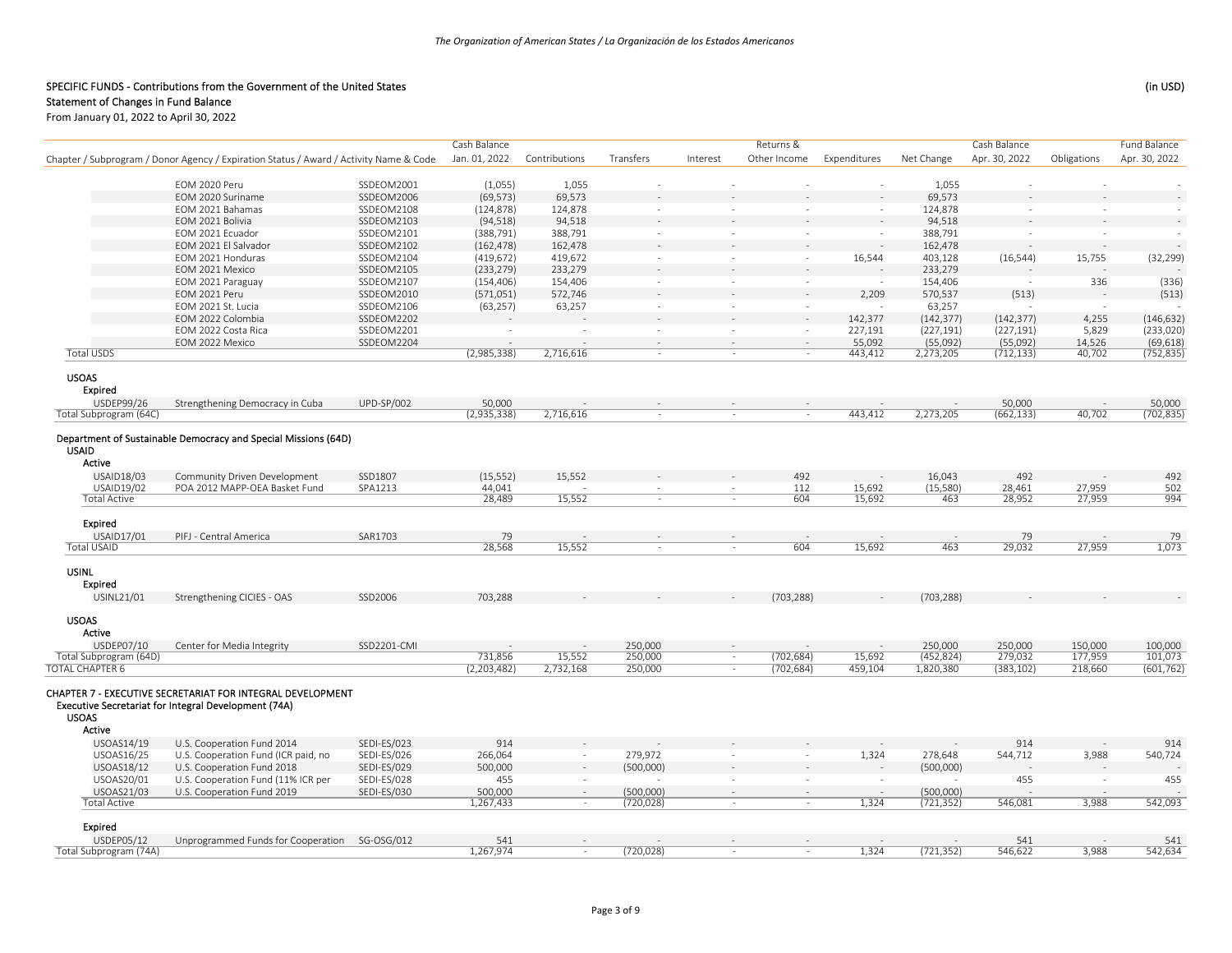## Statement of Changes in Fund Balance

|                                                             |                                                                                        |              | Cash Balance     |               |                          |                          | Returns &    |                |            | Cash Balance  |             | <b>Fund Balance</b> |
|-------------------------------------------------------------|----------------------------------------------------------------------------------------|--------------|------------------|---------------|--------------------------|--------------------------|--------------|----------------|------------|---------------|-------------|---------------------|
|                                                             | Chapter / Subprogram / Donor Agency / Expiration Status / Award / Activity Name & Code |              | Jan. 01, 2022    | Contributions | Transfers                | Interest                 | Other Income | Expenditures   | Net Change | Apr. 30, 2022 | Obligations | Apr. 30, 2022       |
|                                                             |                                                                                        |              |                  |               |                          |                          |              |                |            |               |             |                     |
| Department of Economic Development (74C)<br><b>USDS</b>     |                                                                                        |              |                  |               |                          |                          |              |                |            |               |             |                     |
| <b>Expired</b>                                              |                                                                                        |              |                  |               |                          |                          |              |                |            |               |             |                     |
| USOAS18/10                                                  | SBDC in CARICOM Phase III - Hold                                                       | SEDI-UNP/023 | 3,438            |               |                          |                          |              |                |            | 3,438         |             | 3,438               |
|                                                             | SBDCs IN CARICOM PHASE III                                                             | SID1802      | 277,417          | $\sim$        | (277, 417)               | $\overline{\phantom{a}}$ |              | $\sim$         | (277, 417) |               |             |                     |
| <b>Total USDS</b>                                           |                                                                                        |              | 280,855          | $\sim$        | (277, 417)               | $\sim$                   | ÷.           | $\sim$         | (277, 417) | 3,438         | $\sim$      | 3,438               |
| <b>USOAS</b>                                                |                                                                                        |              |                  |               |                          |                          |              |                |            |               |             |                     |
| Active                                                      |                                                                                        |              |                  |               |                          |                          |              |                |            |               |             |                     |
| USDEP22/01                                                  | E. Empowered Women-Holding                                                             | SEDI-UNP/029 |                  |               | 900,000                  |                          |              |                | 900,000    | 900,000       |             | 900,000             |
|                                                             | Economically Empowered Women                                                           | SID2103      |                  | $\sim$        | 100,000                  | $\sim$                   | $\sim$       |                | 100,000    | 100,000       |             | 100,000             |
| <b>USOAS20/03</b>                                           | ACE Phase II                                                                           | SID2001      | 77,459           |               | 136,011                  |                          | 268          | 103,221        | 33,058     | 110,516       | 24,715      | 85,801              |
|                                                             | ACE Phase II Holding Account                                                           | SEDI-UNP/025 | 345,246          | $\sim$        | (136, 011)               | $\sim$                   |              | $\overline{a}$ | (136, 011) | 209,235       |             | 209,235             |
| USOAS21/01                                                  | SBDC Phase IV Holding account                                                          | SEDI-UNP/027 | 1,360,000        |               | (310,000)                |                          |              | $\sim$         | (310,000)  | 1,050,000     |             | 1,050,000           |
|                                                             | SBDCs in CARICOM Phase IV                                                              | SID2004      | 47,628           | $\sim$        | 310,000                  | $\sim$<br>$\sim$         | in 1919.     | 43,101         | 266,899    | 314,527       | 88,805      | 225,722             |
| <b>Total Active</b>                                         |                                                                                        |              | 1,830,332        | $\sim$        | 1,000,000                |                          | 268          | 146,321        | 853,946    | 2,684,279     | 113,520     | 2,570,759           |
| Expired                                                     |                                                                                        |              |                  |               |                          |                          |              |                |            |               |             |                     |
| <b>USOAS16/02</b>                                           | Small Business Development Centres                                                     | SEDI-UNP/015 | 273              |               |                          |                          |              |                |            | 273           |             | 273                 |
| USOAS17/09                                                  | Americas Competence Exchange ACE -                                                     | SEDI-UNP/021 | 423,969          | $\sim$        |                          | $\sim$                   |              |                |            | 423,969       |             | 423,969             |
| USOAS17/11                                                  | Heritage Economy                                                                       | SID1704      | 2,555            | $\sim$        | (2, 555)                 |                          |              | $\sim$         | (2, 555)   |               |             |                     |
| <b>Total Expired</b>                                        |                                                                                        |              | 426,797          | $\sim$        | (2, 555)                 | $\sim$                   |              |                | (2, 555)   | 424,242       |             | 424,242             |
| <b>Total USOAS</b>                                          |                                                                                        |              | 2,257,130        | $\sim$        | 997,445                  | $\sim$                   | 268          | 146,321        | 851,391    | 3,108,520     | 113,520     | 2,995,001           |
| Total Subprogram (74C)                                      |                                                                                        |              | 2,537,984        | $\sim$        | 720,028                  | $\sim$                   | 268          | 146,321        | 573,974    | 3,111,958     | 113,520     | 2,998,439           |
| <b>USOAS</b><br>Active                                      | Department of Human Development, Education, and Employment (74D)                       |              |                  |               |                          |                          |              |                |            |               |             |                     |
| USOAS18/11                                                  | ITEN Phase IV Holding Account                                                          | SEDI-UNP/024 | 308,210          |               | (148,000)                |                          |              | $\sim$         | (148,000)  | 160,210       |             | 160,210             |
|                                                             | <b>ITEN Project Phase IV</b>                                                           | SID1805      | 355,011          | $\sim$        | 148,000                  | $\sim$                   | $\sim$       | 155,891        | (7,891)    | 347,120       | 102,233     | 244,886             |
| <b>Total Active</b>                                         |                                                                                        |              | 663,221          | $\sim$        | $\sim$                   | $\sim$                   | $\sim$       | 155,891        | (155, 891) | 507,330       | 102,233     | 405,096             |
|                                                             |                                                                                        |              |                  |               |                          |                          |              |                |            |               |             |                     |
| Expired<br>USOAS15/04                                       |                                                                                        | SDI-ELS/001  |                  |               |                          |                          |              |                |            | 8.766         |             | 8,766               |
| Total Subprogram (74D)                                      | Labor Bilateral Cooperation                                                            |              | 8,766<br>671,987 | $\omega$      | $\sim$                   | $\sim$                   | $\sim$       | 155,891        | (155, 891) | 516,096       | 102,233     | 413,862             |
|                                                             |                                                                                        |              |                  |               |                          |                          |              |                |            |               |             |                     |
| <b>USOAS</b><br>Active                                      | Secretariat of the Inter-American Committee on Ports (74G)                             |              |                  |               |                          |                          |              |                |            |               |             |                     |
| USOAS19/02                                                  | CIP 2019 S&S TAG                                                                       | ASG-CIP/005  | 46,398           |               |                          |                          |              |                |            | 46,398        |             | 46,398              |
| <b>USOAS20/04</b>                                           | CIP 2020 S&S TAG                                                                       | ASG-CIP/006  | 71,262           |               |                          | $\sim$                   | $\sim$       | $\sim$         |            | 71,262        |             | 71,262              |
| USOAS21/02                                                  | Disaster RiskMgmt Carib Ports                                                          | SEDI-UNP/028 | 70,000           |               | (60,000)                 |                          |              | $\sim$         | (60,000)   | 10,000        |             | 10,000              |
|                                                             | Improved Disaster Risk Mgmt                                                            | CIP1901      | 30,000           | $\mathbf{r}$  | 60,000                   | $\sim$                   |              | $\sim$         | 60,000     | 90,000        | $\sim$      | 90,000              |
| Total Subprogram (74G)                                      |                                                                                        |              | 217,660          | $\sim$        | $\overline{\phantom{a}}$ | $\sim$                   | $\sim$       | $\sim$         |            | 217,660       | $\sim$      | 217,660             |
| Department of Sustainable Development (74I)<br><b>USAID</b> |                                                                                        |              |                  |               |                          |                          |              |                |            |               |             |                     |
| Active                                                      |                                                                                        |              |                  |               |                          |                          |              |                |            |               |             |                     |
| USAID18/02                                                  | Small Grants Facility SEDI                                                             | SSD1805-SEDI | (262, 155)       | 298,600       |                          |                          |              | 63,471         | 235,130    | (27, 025)     |             | (27, 025)           |
| USAID18/03                                                  | Community Driven Dev. SEDI                                                             | SSD1807-SEDI | (455, 876)       | 455,876       |                          | $\sim$                   | $\sim$       | 27,375         | 428,501    | (27, 375)     | $\sim$      | (27, 375)           |
| <b>Total USAID</b>                                          |                                                                                        |              | (718, 031)       | 754,476       | $\sim$                   | $\sim$                   | $\sim$       | 90,846         | 663,631    | (54, 400)     |             | (54, 400)           |
| <b>USDIN</b><br><b>Expired</b>                              |                                                                                        |              |                  |               |                          |                          |              |                |            |               |             |                     |
| USDIN15/01                                                  | Mesoamerica 2020                                                                       | SDU-ES/139   | 100              |               |                          |                          |              |                |            | 100           | 100         |                     |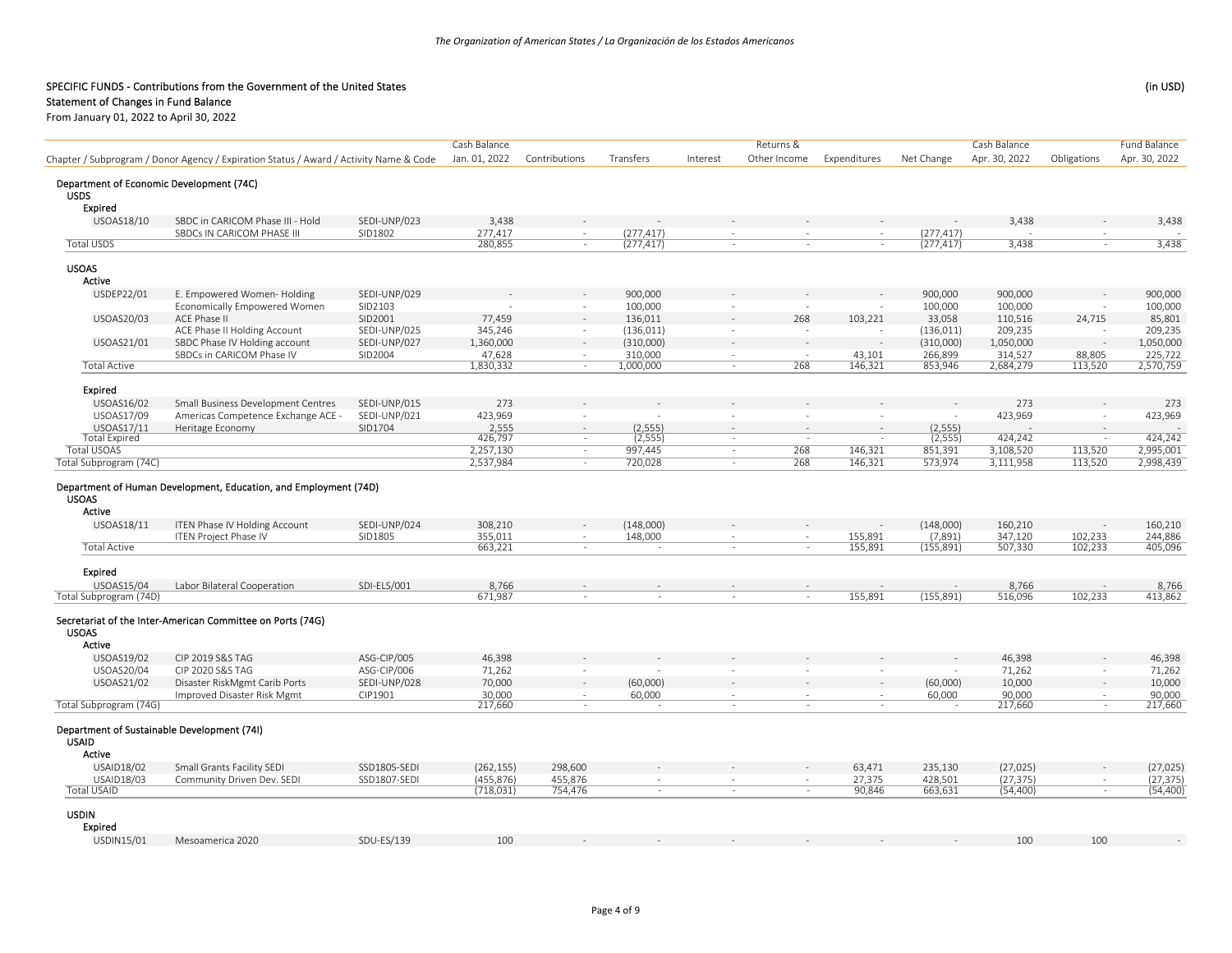# Statement of Changes in Fund Balance

| Jan. 01, 2022<br>Apr. 30, 2022<br>Chapter / Subprogram / Donor Agency / Expiration Status / Award / Activity Name & Code<br>Contributions<br>Transfers<br>Other Income<br>Expenditures<br>Net Change<br>Apr. 30, 2022<br>Obligations<br>Interest<br><b>USDS</b><br>Active<br>USDEP20/01<br>Sup. (U.S.-Peru TPA) Phase II<br>SID1804<br>(23, 233)<br>206<br>206<br>(23,027)<br>146<br>(23, 173)<br>Sup. (U.S.-Peru TPA) Phase II<br>USDEP20/01 A1<br>SID1804<br>49,114<br>(49, 114)<br>(49, 114)<br>116,440<br>(165, 554)<br>$\sim$<br>13,355<br>USDEP20/06<br>Bldg.Resilience of the STE<br>SID1901<br>(87, 211)<br>5,332<br>8,023<br>(79, 188)<br>50,862<br>(130, 049)<br>USOAS20/06<br><b>ECPA Phase VI</b><br>SID2003<br>185,657<br>74,114<br>22,849<br>111,543<br>(111, 543)<br>51,265<br>$\sim$<br>÷.<br>SEDI-UNP/026<br>729,665<br>729,665<br>729,665<br>ECPA Phase VI Holding Account<br><b>Total USDS</b><br>13,561<br>165,988<br>(152, 428)<br>218,713<br>433,738<br>804,878<br>652,451<br>$\sim$<br>$\sim$<br>$\sim$<br><b>USOAS</b><br>Expired<br>USOAS15/10<br>Clean Energy Altern. & Climate<br>SID1408<br>78<br>78<br>78<br>USOAS17/07<br>SEDI-UNP/020<br>3,465<br>3,465<br>ECPA Clearinghouse - Phase V<br>3,465<br>$\sim$<br>$\overline{\phantom{a}}$<br>$\sim$<br>$\sim$<br>÷.<br>$\sim$<br>ECPA Phase V (2017-2020)<br>SID1702<br>101,474<br>101,474<br>101,474<br>$\sim$<br>$\overline{a}$<br>$\sim$<br>$\sim$<br>$\sim$<br>$\sim$<br><b>Total USOAS</b><br>105,017<br>105,017<br>105,017<br>in a<br>$\sim$<br>$\sim$<br>$\sim$<br>$\sim$<br>$\overline{\phantom{a}}$<br>$\sim$<br>Total Subprogram (74I)<br>191,964<br>703,167<br>484,355<br>768,037<br>256,834<br>511,203<br>218,813<br>$\sim$<br>$\sim$<br>ч.<br><b>TOTAL CHAPTER 7</b><br>4,656,950<br>4,887,570<br>268<br>560,370<br>207,934<br>5,095,504<br>438,554<br>768,037<br>$\sim$<br>$\sim$<br>CHAPTER 8 - SECRETARIAT FOR MULTIDIMENSIONAL SECURITY<br>Secretariat for Multidimensional Security (84A)<br><b>USINL</b><br>Expired<br><b>USINL07/06</b><br>Multidimensional Security & Political<br>SMS-DPP/001<br>1,136<br>1,136<br>1,136<br>Secretariat of the Inter-American Committee against Terrorism (CICTE) (84D)<br><b>USDS</b><br>Active<br>USDEP19/05<br>SMS1905<br>(24, 318)<br>24,318<br>20,238<br>30,582<br>Inter American Network on CT<br>4,080<br>(20, 238)<br>(50, 820)<br>USDEP20/08<br>SMS2006<br>(15, 168)<br>(152, 811)<br>226,802<br>(379, 614)<br>Cyber Security Phase II<br>(28, 444)<br>109,200<br>(137, 644)<br>$\omega$<br>83,687<br>USDEP21/01<br>Strengt Bio Safet & Sec in LA<br>SMS2001<br>(83, 687)<br>22,071<br>61,616<br>(22,071)<br>104,210<br>(126, 281)<br>$\sim$<br>USDEP21/04<br>Aviation Security of OAS-MS<br>SMS2105<br>(152, 403)<br>(152, 403)<br>172,700<br>(325, 103)<br>152,403<br>$\sim$<br>$\sim$<br>(123, 172)<br>108,005<br><b>Total Active</b><br>(28, 444)<br>303,912<br>(224, 351)<br>(347, 523)<br>534,295<br>(881, 818)<br>$\sim$<br>$\sim$<br><b>Expired</b><br>USDEP20/04<br>SMS2001<br>Strengt Bio Safet & Sec in LA<br>5,133<br>5,133<br>5,130<br>$\overline{3}$<br>$\sim$<br><b>Total USDS</b><br>(342, 390)<br>539,425<br>(881, 815)<br>(118,039)<br>108,005<br>(28, 444)<br>303,912<br>(224, 351)<br>$\sim$<br>$\sim$<br><b>USINL</b><br>Active<br>(2, 263)<br>(2, 263)<br>USINL10/11<br>Prev Money Launder TriBorder<br>SMS1801<br>2,263<br>TF Methods and Emerging Risks<br>SMS2103<br>2,263<br>2,263<br>$\sim$<br>$\sim$<br>$\sim$<br>$\sim$<br>$\sim$<br>$\sim$<br>USINL12/13<br>Prev Money Launder TriBorder<br>SMS1801<br>1,218<br>(1,218)<br>(1,218)<br>TF Methods and Emerging Risks<br>SMS2103<br>1,218<br>1,218<br>$\sim$<br>$\sim$<br>$\sim$<br>$\sim$<br>$\sim$<br>USINL14/04<br>Prev Money Launder TriBorder<br>SMS1801<br>1,256<br>(1,256)<br>(1,256)<br>1,256<br>TF Methods and Emerging Risks<br>SMS2103<br>1,256<br>$\sim$<br>$\sim$<br>$\sim$<br>$\sim$<br>$\sim$<br>$\sim$<br>SMS1801<br>24,682<br>(24, 682)<br>USINL14/06<br>Prev Money Launder TriBorder<br>(24, 682)<br>$\sim$<br>$\overline{\phantom{a}}$<br>TF Methods and Emerging Risks<br>SMS2103<br>24,682<br>17,905<br>17,905<br>17,905<br>6,776<br>$\sim$<br>$\sim$<br>$\overline{\phantom{a}}$<br>$\sim$<br>(8)<br>Prev Money Launder TriBorder<br>SMS1801<br>(8)<br>USINL15/09<br>8<br>$\sim$<br>TF Methods and Emerging Risks<br>SMS2103<br>8<br>8<br>$\sim$<br><b>Total USINL</b><br>29,427<br>11,522<br>(11, 522)<br>17,905<br>17,905<br>$\sim$<br>$\sim$<br>315,434<br>108,005<br>(28, 444)<br>$\sim$ |                        |  | Cash Balance |  | Returns & |            | Cash Balance |         | Fund Balance |
|-------------------------------------------------------------------------------------------------------------------------------------------------------------------------------------------------------------------------------------------------------------------------------------------------------------------------------------------------------------------------------------------------------------------------------------------------------------------------------------------------------------------------------------------------------------------------------------------------------------------------------------------------------------------------------------------------------------------------------------------------------------------------------------------------------------------------------------------------------------------------------------------------------------------------------------------------------------------------------------------------------------------------------------------------------------------------------------------------------------------------------------------------------------------------------------------------------------------------------------------------------------------------------------------------------------------------------------------------------------------------------------------------------------------------------------------------------------------------------------------------------------------------------------------------------------------------------------------------------------------------------------------------------------------------------------------------------------------------------------------------------------------------------------------------------------------------------------------------------------------------------------------------------------------------------------------------------------------------------------------------------------------------------------------------------------------------------------------------------------------------------------------------------------------------------------------------------------------------------------------------------------------------------------------------------------------------------------------------------------------------------------------------------------------------------------------------------------------------------------------------------------------------------------------------------------------------------------------------------------------------------------------------------------------------------------------------------------------------------------------------------------------------------------------------------------------------------------------------------------------------------------------------------------------------------------------------------------------------------------------------------------------------------------------------------------------------------------------------------------------------------------------------------------------------------------------------------------------------------------------------------------------------------------------------------------------------------------------------------------------------------------------------------------------------------------------------------------------------------------------------------------------------------------------------------------------------------------------------------------------------------------------------------------------------------------------------------------------------------------------------------------------------------------------------------------------------------------------------------------------------------------------------------------------------------------------------------------------------------------------------------------------------------------------------------------------------------------------------------------------------------------------------------------------------------------------------------------------------------------------------------------------------------------------------------------------------------------------------------------------------------------------------------------------------------------------------------------------------------------------------------------------------------------------|------------------------|--|--------------|--|-----------|------------|--------------|---------|--------------|
|                                                                                                                                                                                                                                                                                                                                                                                                                                                                                                                                                                                                                                                                                                                                                                                                                                                                                                                                                                                                                                                                                                                                                                                                                                                                                                                                                                                                                                                                                                                                                                                                                                                                                                                                                                                                                                                                                                                                                                                                                                                                                                                                                                                                                                                                                                                                                                                                                                                                                                                                                                                                                                                                                                                                                                                                                                                                                                                                                                                                                                                                                                                                                                                                                                                                                                                                                                                                                                                                                                                                                                                                                                                                                                                                                                                                                                                                                                                                                                                                                                                                                                                                                                                                                                                                                                                                                                                                                                                                                                                                           |                        |  |              |  |           |            |              |         |              |
|                                                                                                                                                                                                                                                                                                                                                                                                                                                                                                                                                                                                                                                                                                                                                                                                                                                                                                                                                                                                                                                                                                                                                                                                                                                                                                                                                                                                                                                                                                                                                                                                                                                                                                                                                                                                                                                                                                                                                                                                                                                                                                                                                                                                                                                                                                                                                                                                                                                                                                                                                                                                                                                                                                                                                                                                                                                                                                                                                                                                                                                                                                                                                                                                                                                                                                                                                                                                                                                                                                                                                                                                                                                                                                                                                                                                                                                                                                                                                                                                                                                                                                                                                                                                                                                                                                                                                                                                                                                                                                                                           |                        |  |              |  |           |            |              |         |              |
|                                                                                                                                                                                                                                                                                                                                                                                                                                                                                                                                                                                                                                                                                                                                                                                                                                                                                                                                                                                                                                                                                                                                                                                                                                                                                                                                                                                                                                                                                                                                                                                                                                                                                                                                                                                                                                                                                                                                                                                                                                                                                                                                                                                                                                                                                                                                                                                                                                                                                                                                                                                                                                                                                                                                                                                                                                                                                                                                                                                                                                                                                                                                                                                                                                                                                                                                                                                                                                                                                                                                                                                                                                                                                                                                                                                                                                                                                                                                                                                                                                                                                                                                                                                                                                                                                                                                                                                                                                                                                                                                           |                        |  |              |  |           |            |              |         |              |
|                                                                                                                                                                                                                                                                                                                                                                                                                                                                                                                                                                                                                                                                                                                                                                                                                                                                                                                                                                                                                                                                                                                                                                                                                                                                                                                                                                                                                                                                                                                                                                                                                                                                                                                                                                                                                                                                                                                                                                                                                                                                                                                                                                                                                                                                                                                                                                                                                                                                                                                                                                                                                                                                                                                                                                                                                                                                                                                                                                                                                                                                                                                                                                                                                                                                                                                                                                                                                                                                                                                                                                                                                                                                                                                                                                                                                                                                                                                                                                                                                                                                                                                                                                                                                                                                                                                                                                                                                                                                                                                                           |                        |  |              |  |           |            |              |         |              |
|                                                                                                                                                                                                                                                                                                                                                                                                                                                                                                                                                                                                                                                                                                                                                                                                                                                                                                                                                                                                                                                                                                                                                                                                                                                                                                                                                                                                                                                                                                                                                                                                                                                                                                                                                                                                                                                                                                                                                                                                                                                                                                                                                                                                                                                                                                                                                                                                                                                                                                                                                                                                                                                                                                                                                                                                                                                                                                                                                                                                                                                                                                                                                                                                                                                                                                                                                                                                                                                                                                                                                                                                                                                                                                                                                                                                                                                                                                                                                                                                                                                                                                                                                                                                                                                                                                                                                                                                                                                                                                                                           |                        |  |              |  |           |            |              |         |              |
|                                                                                                                                                                                                                                                                                                                                                                                                                                                                                                                                                                                                                                                                                                                                                                                                                                                                                                                                                                                                                                                                                                                                                                                                                                                                                                                                                                                                                                                                                                                                                                                                                                                                                                                                                                                                                                                                                                                                                                                                                                                                                                                                                                                                                                                                                                                                                                                                                                                                                                                                                                                                                                                                                                                                                                                                                                                                                                                                                                                                                                                                                                                                                                                                                                                                                                                                                                                                                                                                                                                                                                                                                                                                                                                                                                                                                                                                                                                                                                                                                                                                                                                                                                                                                                                                                                                                                                                                                                                                                                                                           |                        |  |              |  |           |            |              |         |              |
|                                                                                                                                                                                                                                                                                                                                                                                                                                                                                                                                                                                                                                                                                                                                                                                                                                                                                                                                                                                                                                                                                                                                                                                                                                                                                                                                                                                                                                                                                                                                                                                                                                                                                                                                                                                                                                                                                                                                                                                                                                                                                                                                                                                                                                                                                                                                                                                                                                                                                                                                                                                                                                                                                                                                                                                                                                                                                                                                                                                                                                                                                                                                                                                                                                                                                                                                                                                                                                                                                                                                                                                                                                                                                                                                                                                                                                                                                                                                                                                                                                                                                                                                                                                                                                                                                                                                                                                                                                                                                                                                           |                        |  |              |  |           |            |              |         |              |
|                                                                                                                                                                                                                                                                                                                                                                                                                                                                                                                                                                                                                                                                                                                                                                                                                                                                                                                                                                                                                                                                                                                                                                                                                                                                                                                                                                                                                                                                                                                                                                                                                                                                                                                                                                                                                                                                                                                                                                                                                                                                                                                                                                                                                                                                                                                                                                                                                                                                                                                                                                                                                                                                                                                                                                                                                                                                                                                                                                                                                                                                                                                                                                                                                                                                                                                                                                                                                                                                                                                                                                                                                                                                                                                                                                                                                                                                                                                                                                                                                                                                                                                                                                                                                                                                                                                                                                                                                                                                                                                                           |                        |  |              |  |           |            |              |         |              |
|                                                                                                                                                                                                                                                                                                                                                                                                                                                                                                                                                                                                                                                                                                                                                                                                                                                                                                                                                                                                                                                                                                                                                                                                                                                                                                                                                                                                                                                                                                                                                                                                                                                                                                                                                                                                                                                                                                                                                                                                                                                                                                                                                                                                                                                                                                                                                                                                                                                                                                                                                                                                                                                                                                                                                                                                                                                                                                                                                                                                                                                                                                                                                                                                                                                                                                                                                                                                                                                                                                                                                                                                                                                                                                                                                                                                                                                                                                                                                                                                                                                                                                                                                                                                                                                                                                                                                                                                                                                                                                                                           |                        |  |              |  |           |            |              |         |              |
|                                                                                                                                                                                                                                                                                                                                                                                                                                                                                                                                                                                                                                                                                                                                                                                                                                                                                                                                                                                                                                                                                                                                                                                                                                                                                                                                                                                                                                                                                                                                                                                                                                                                                                                                                                                                                                                                                                                                                                                                                                                                                                                                                                                                                                                                                                                                                                                                                                                                                                                                                                                                                                                                                                                                                                                                                                                                                                                                                                                                                                                                                                                                                                                                                                                                                                                                                                                                                                                                                                                                                                                                                                                                                                                                                                                                                                                                                                                                                                                                                                                                                                                                                                                                                                                                                                                                                                                                                                                                                                                                           |                        |  |              |  |           |            |              |         |              |
|                                                                                                                                                                                                                                                                                                                                                                                                                                                                                                                                                                                                                                                                                                                                                                                                                                                                                                                                                                                                                                                                                                                                                                                                                                                                                                                                                                                                                                                                                                                                                                                                                                                                                                                                                                                                                                                                                                                                                                                                                                                                                                                                                                                                                                                                                                                                                                                                                                                                                                                                                                                                                                                                                                                                                                                                                                                                                                                                                                                                                                                                                                                                                                                                                                                                                                                                                                                                                                                                                                                                                                                                                                                                                                                                                                                                                                                                                                                                                                                                                                                                                                                                                                                                                                                                                                                                                                                                                                                                                                                                           |                        |  |              |  |           |            |              |         |              |
|                                                                                                                                                                                                                                                                                                                                                                                                                                                                                                                                                                                                                                                                                                                                                                                                                                                                                                                                                                                                                                                                                                                                                                                                                                                                                                                                                                                                                                                                                                                                                                                                                                                                                                                                                                                                                                                                                                                                                                                                                                                                                                                                                                                                                                                                                                                                                                                                                                                                                                                                                                                                                                                                                                                                                                                                                                                                                                                                                                                                                                                                                                                                                                                                                                                                                                                                                                                                                                                                                                                                                                                                                                                                                                                                                                                                                                                                                                                                                                                                                                                                                                                                                                                                                                                                                                                                                                                                                                                                                                                                           |                        |  |              |  |           |            |              |         |              |
|                                                                                                                                                                                                                                                                                                                                                                                                                                                                                                                                                                                                                                                                                                                                                                                                                                                                                                                                                                                                                                                                                                                                                                                                                                                                                                                                                                                                                                                                                                                                                                                                                                                                                                                                                                                                                                                                                                                                                                                                                                                                                                                                                                                                                                                                                                                                                                                                                                                                                                                                                                                                                                                                                                                                                                                                                                                                                                                                                                                                                                                                                                                                                                                                                                                                                                                                                                                                                                                                                                                                                                                                                                                                                                                                                                                                                                                                                                                                                                                                                                                                                                                                                                                                                                                                                                                                                                                                                                                                                                                                           |                        |  |              |  |           |            |              |         |              |
|                                                                                                                                                                                                                                                                                                                                                                                                                                                                                                                                                                                                                                                                                                                                                                                                                                                                                                                                                                                                                                                                                                                                                                                                                                                                                                                                                                                                                                                                                                                                                                                                                                                                                                                                                                                                                                                                                                                                                                                                                                                                                                                                                                                                                                                                                                                                                                                                                                                                                                                                                                                                                                                                                                                                                                                                                                                                                                                                                                                                                                                                                                                                                                                                                                                                                                                                                                                                                                                                                                                                                                                                                                                                                                                                                                                                                                                                                                                                                                                                                                                                                                                                                                                                                                                                                                                                                                                                                                                                                                                                           |                        |  |              |  |           |            |              |         |              |
|                                                                                                                                                                                                                                                                                                                                                                                                                                                                                                                                                                                                                                                                                                                                                                                                                                                                                                                                                                                                                                                                                                                                                                                                                                                                                                                                                                                                                                                                                                                                                                                                                                                                                                                                                                                                                                                                                                                                                                                                                                                                                                                                                                                                                                                                                                                                                                                                                                                                                                                                                                                                                                                                                                                                                                                                                                                                                                                                                                                                                                                                                                                                                                                                                                                                                                                                                                                                                                                                                                                                                                                                                                                                                                                                                                                                                                                                                                                                                                                                                                                                                                                                                                                                                                                                                                                                                                                                                                                                                                                                           |                        |  |              |  |           |            |              |         |              |
|                                                                                                                                                                                                                                                                                                                                                                                                                                                                                                                                                                                                                                                                                                                                                                                                                                                                                                                                                                                                                                                                                                                                                                                                                                                                                                                                                                                                                                                                                                                                                                                                                                                                                                                                                                                                                                                                                                                                                                                                                                                                                                                                                                                                                                                                                                                                                                                                                                                                                                                                                                                                                                                                                                                                                                                                                                                                                                                                                                                                                                                                                                                                                                                                                                                                                                                                                                                                                                                                                                                                                                                                                                                                                                                                                                                                                                                                                                                                                                                                                                                                                                                                                                                                                                                                                                                                                                                                                                                                                                                                           |                        |  |              |  |           |            |              |         |              |
|                                                                                                                                                                                                                                                                                                                                                                                                                                                                                                                                                                                                                                                                                                                                                                                                                                                                                                                                                                                                                                                                                                                                                                                                                                                                                                                                                                                                                                                                                                                                                                                                                                                                                                                                                                                                                                                                                                                                                                                                                                                                                                                                                                                                                                                                                                                                                                                                                                                                                                                                                                                                                                                                                                                                                                                                                                                                                                                                                                                                                                                                                                                                                                                                                                                                                                                                                                                                                                                                                                                                                                                                                                                                                                                                                                                                                                                                                                                                                                                                                                                                                                                                                                                                                                                                                                                                                                                                                                                                                                                                           |                        |  |              |  |           |            |              |         |              |
|                                                                                                                                                                                                                                                                                                                                                                                                                                                                                                                                                                                                                                                                                                                                                                                                                                                                                                                                                                                                                                                                                                                                                                                                                                                                                                                                                                                                                                                                                                                                                                                                                                                                                                                                                                                                                                                                                                                                                                                                                                                                                                                                                                                                                                                                                                                                                                                                                                                                                                                                                                                                                                                                                                                                                                                                                                                                                                                                                                                                                                                                                                                                                                                                                                                                                                                                                                                                                                                                                                                                                                                                                                                                                                                                                                                                                                                                                                                                                                                                                                                                                                                                                                                                                                                                                                                                                                                                                                                                                                                                           |                        |  |              |  |           |            |              |         |              |
|                                                                                                                                                                                                                                                                                                                                                                                                                                                                                                                                                                                                                                                                                                                                                                                                                                                                                                                                                                                                                                                                                                                                                                                                                                                                                                                                                                                                                                                                                                                                                                                                                                                                                                                                                                                                                                                                                                                                                                                                                                                                                                                                                                                                                                                                                                                                                                                                                                                                                                                                                                                                                                                                                                                                                                                                                                                                                                                                                                                                                                                                                                                                                                                                                                                                                                                                                                                                                                                                                                                                                                                                                                                                                                                                                                                                                                                                                                                                                                                                                                                                                                                                                                                                                                                                                                                                                                                                                                                                                                                                           |                        |  |              |  |           |            |              |         |              |
|                                                                                                                                                                                                                                                                                                                                                                                                                                                                                                                                                                                                                                                                                                                                                                                                                                                                                                                                                                                                                                                                                                                                                                                                                                                                                                                                                                                                                                                                                                                                                                                                                                                                                                                                                                                                                                                                                                                                                                                                                                                                                                                                                                                                                                                                                                                                                                                                                                                                                                                                                                                                                                                                                                                                                                                                                                                                                                                                                                                                                                                                                                                                                                                                                                                                                                                                                                                                                                                                                                                                                                                                                                                                                                                                                                                                                                                                                                                                                                                                                                                                                                                                                                                                                                                                                                                                                                                                                                                                                                                                           |                        |  |              |  |           |            |              |         |              |
|                                                                                                                                                                                                                                                                                                                                                                                                                                                                                                                                                                                                                                                                                                                                                                                                                                                                                                                                                                                                                                                                                                                                                                                                                                                                                                                                                                                                                                                                                                                                                                                                                                                                                                                                                                                                                                                                                                                                                                                                                                                                                                                                                                                                                                                                                                                                                                                                                                                                                                                                                                                                                                                                                                                                                                                                                                                                                                                                                                                                                                                                                                                                                                                                                                                                                                                                                                                                                                                                                                                                                                                                                                                                                                                                                                                                                                                                                                                                                                                                                                                                                                                                                                                                                                                                                                                                                                                                                                                                                                                                           |                        |  |              |  |           |            |              |         |              |
|                                                                                                                                                                                                                                                                                                                                                                                                                                                                                                                                                                                                                                                                                                                                                                                                                                                                                                                                                                                                                                                                                                                                                                                                                                                                                                                                                                                                                                                                                                                                                                                                                                                                                                                                                                                                                                                                                                                                                                                                                                                                                                                                                                                                                                                                                                                                                                                                                                                                                                                                                                                                                                                                                                                                                                                                                                                                                                                                                                                                                                                                                                                                                                                                                                                                                                                                                                                                                                                                                                                                                                                                                                                                                                                                                                                                                                                                                                                                                                                                                                                                                                                                                                                                                                                                                                                                                                                                                                                                                                                                           |                        |  |              |  |           |            |              |         |              |
|                                                                                                                                                                                                                                                                                                                                                                                                                                                                                                                                                                                                                                                                                                                                                                                                                                                                                                                                                                                                                                                                                                                                                                                                                                                                                                                                                                                                                                                                                                                                                                                                                                                                                                                                                                                                                                                                                                                                                                                                                                                                                                                                                                                                                                                                                                                                                                                                                                                                                                                                                                                                                                                                                                                                                                                                                                                                                                                                                                                                                                                                                                                                                                                                                                                                                                                                                                                                                                                                                                                                                                                                                                                                                                                                                                                                                                                                                                                                                                                                                                                                                                                                                                                                                                                                                                                                                                                                                                                                                                                                           |                        |  |              |  |           |            |              |         |              |
|                                                                                                                                                                                                                                                                                                                                                                                                                                                                                                                                                                                                                                                                                                                                                                                                                                                                                                                                                                                                                                                                                                                                                                                                                                                                                                                                                                                                                                                                                                                                                                                                                                                                                                                                                                                                                                                                                                                                                                                                                                                                                                                                                                                                                                                                                                                                                                                                                                                                                                                                                                                                                                                                                                                                                                                                                                                                                                                                                                                                                                                                                                                                                                                                                                                                                                                                                                                                                                                                                                                                                                                                                                                                                                                                                                                                                                                                                                                                                                                                                                                                                                                                                                                                                                                                                                                                                                                                                                                                                                                                           |                        |  |              |  |           |            |              |         |              |
|                                                                                                                                                                                                                                                                                                                                                                                                                                                                                                                                                                                                                                                                                                                                                                                                                                                                                                                                                                                                                                                                                                                                                                                                                                                                                                                                                                                                                                                                                                                                                                                                                                                                                                                                                                                                                                                                                                                                                                                                                                                                                                                                                                                                                                                                                                                                                                                                                                                                                                                                                                                                                                                                                                                                                                                                                                                                                                                                                                                                                                                                                                                                                                                                                                                                                                                                                                                                                                                                                                                                                                                                                                                                                                                                                                                                                                                                                                                                                                                                                                                                                                                                                                                                                                                                                                                                                                                                                                                                                                                                           |                        |  |              |  |           |            |              |         |              |
|                                                                                                                                                                                                                                                                                                                                                                                                                                                                                                                                                                                                                                                                                                                                                                                                                                                                                                                                                                                                                                                                                                                                                                                                                                                                                                                                                                                                                                                                                                                                                                                                                                                                                                                                                                                                                                                                                                                                                                                                                                                                                                                                                                                                                                                                                                                                                                                                                                                                                                                                                                                                                                                                                                                                                                                                                                                                                                                                                                                                                                                                                                                                                                                                                                                                                                                                                                                                                                                                                                                                                                                                                                                                                                                                                                                                                                                                                                                                                                                                                                                                                                                                                                                                                                                                                                                                                                                                                                                                                                                                           |                        |  |              |  |           |            |              |         |              |
|                                                                                                                                                                                                                                                                                                                                                                                                                                                                                                                                                                                                                                                                                                                                                                                                                                                                                                                                                                                                                                                                                                                                                                                                                                                                                                                                                                                                                                                                                                                                                                                                                                                                                                                                                                                                                                                                                                                                                                                                                                                                                                                                                                                                                                                                                                                                                                                                                                                                                                                                                                                                                                                                                                                                                                                                                                                                                                                                                                                                                                                                                                                                                                                                                                                                                                                                                                                                                                                                                                                                                                                                                                                                                                                                                                                                                                                                                                                                                                                                                                                                                                                                                                                                                                                                                                                                                                                                                                                                                                                                           |                        |  |              |  |           |            |              |         |              |
|                                                                                                                                                                                                                                                                                                                                                                                                                                                                                                                                                                                                                                                                                                                                                                                                                                                                                                                                                                                                                                                                                                                                                                                                                                                                                                                                                                                                                                                                                                                                                                                                                                                                                                                                                                                                                                                                                                                                                                                                                                                                                                                                                                                                                                                                                                                                                                                                                                                                                                                                                                                                                                                                                                                                                                                                                                                                                                                                                                                                                                                                                                                                                                                                                                                                                                                                                                                                                                                                                                                                                                                                                                                                                                                                                                                                                                                                                                                                                                                                                                                                                                                                                                                                                                                                                                                                                                                                                                                                                                                                           |                        |  |              |  |           |            |              |         |              |
|                                                                                                                                                                                                                                                                                                                                                                                                                                                                                                                                                                                                                                                                                                                                                                                                                                                                                                                                                                                                                                                                                                                                                                                                                                                                                                                                                                                                                                                                                                                                                                                                                                                                                                                                                                                                                                                                                                                                                                                                                                                                                                                                                                                                                                                                                                                                                                                                                                                                                                                                                                                                                                                                                                                                                                                                                                                                                                                                                                                                                                                                                                                                                                                                                                                                                                                                                                                                                                                                                                                                                                                                                                                                                                                                                                                                                                                                                                                                                                                                                                                                                                                                                                                                                                                                                                                                                                                                                                                                                                                                           |                        |  |              |  |           |            |              |         |              |
|                                                                                                                                                                                                                                                                                                                                                                                                                                                                                                                                                                                                                                                                                                                                                                                                                                                                                                                                                                                                                                                                                                                                                                                                                                                                                                                                                                                                                                                                                                                                                                                                                                                                                                                                                                                                                                                                                                                                                                                                                                                                                                                                                                                                                                                                                                                                                                                                                                                                                                                                                                                                                                                                                                                                                                                                                                                                                                                                                                                                                                                                                                                                                                                                                                                                                                                                                                                                                                                                                                                                                                                                                                                                                                                                                                                                                                                                                                                                                                                                                                                                                                                                                                                                                                                                                                                                                                                                                                                                                                                                           |                        |  |              |  |           |            |              |         |              |
|                                                                                                                                                                                                                                                                                                                                                                                                                                                                                                                                                                                                                                                                                                                                                                                                                                                                                                                                                                                                                                                                                                                                                                                                                                                                                                                                                                                                                                                                                                                                                                                                                                                                                                                                                                                                                                                                                                                                                                                                                                                                                                                                                                                                                                                                                                                                                                                                                                                                                                                                                                                                                                                                                                                                                                                                                                                                                                                                                                                                                                                                                                                                                                                                                                                                                                                                                                                                                                                                                                                                                                                                                                                                                                                                                                                                                                                                                                                                                                                                                                                                                                                                                                                                                                                                                                                                                                                                                                                                                                                                           |                        |  |              |  |           |            |              |         |              |
|                                                                                                                                                                                                                                                                                                                                                                                                                                                                                                                                                                                                                                                                                                                                                                                                                                                                                                                                                                                                                                                                                                                                                                                                                                                                                                                                                                                                                                                                                                                                                                                                                                                                                                                                                                                                                                                                                                                                                                                                                                                                                                                                                                                                                                                                                                                                                                                                                                                                                                                                                                                                                                                                                                                                                                                                                                                                                                                                                                                                                                                                                                                                                                                                                                                                                                                                                                                                                                                                                                                                                                                                                                                                                                                                                                                                                                                                                                                                                                                                                                                                                                                                                                                                                                                                                                                                                                                                                                                                                                                                           |                        |  |              |  |           |            |              |         |              |
| $\sim$<br>$\sim$<br>$\sim$<br>$\sim$                                                                                                                                                                                                                                                                                                                                                                                                                                                                                                                                                                                                                                                                                                                                                                                                                                                                                                                                                                                                                                                                                                                                                                                                                                                                                                                                                                                                                                                                                                                                                                                                                                                                                                                                                                                                                                                                                                                                                                                                                                                                                                                                                                                                                                                                                                                                                                                                                                                                                                                                                                                                                                                                                                                                                                                                                                                                                                                                                                                                                                                                                                                                                                                                                                                                                                                                                                                                                                                                                                                                                                                                                                                                                                                                                                                                                                                                                                                                                                                                                                                                                                                                                                                                                                                                                                                                                                                                                                                                                                      |                        |  |              |  |           |            |              |         |              |
|                                                                                                                                                                                                                                                                                                                                                                                                                                                                                                                                                                                                                                                                                                                                                                                                                                                                                                                                                                                                                                                                                                                                                                                                                                                                                                                                                                                                                                                                                                                                                                                                                                                                                                                                                                                                                                                                                                                                                                                                                                                                                                                                                                                                                                                                                                                                                                                                                                                                                                                                                                                                                                                                                                                                                                                                                                                                                                                                                                                                                                                                                                                                                                                                                                                                                                                                                                                                                                                                                                                                                                                                                                                                                                                                                                                                                                                                                                                                                                                                                                                                                                                                                                                                                                                                                                                                                                                                                                                                                                                                           |                        |  |              |  |           |            |              |         |              |
|                                                                                                                                                                                                                                                                                                                                                                                                                                                                                                                                                                                                                                                                                                                                                                                                                                                                                                                                                                                                                                                                                                                                                                                                                                                                                                                                                                                                                                                                                                                                                                                                                                                                                                                                                                                                                                                                                                                                                                                                                                                                                                                                                                                                                                                                                                                                                                                                                                                                                                                                                                                                                                                                                                                                                                                                                                                                                                                                                                                                                                                                                                                                                                                                                                                                                                                                                                                                                                                                                                                                                                                                                                                                                                                                                                                                                                                                                                                                                                                                                                                                                                                                                                                                                                                                                                                                                                                                                                                                                                                                           |                        |  |              |  |           |            |              |         |              |
|                                                                                                                                                                                                                                                                                                                                                                                                                                                                                                                                                                                                                                                                                                                                                                                                                                                                                                                                                                                                                                                                                                                                                                                                                                                                                                                                                                                                                                                                                                                                                                                                                                                                                                                                                                                                                                                                                                                                                                                                                                                                                                                                                                                                                                                                                                                                                                                                                                                                                                                                                                                                                                                                                                                                                                                                                                                                                                                                                                                                                                                                                                                                                                                                                                                                                                                                                                                                                                                                                                                                                                                                                                                                                                                                                                                                                                                                                                                                                                                                                                                                                                                                                                                                                                                                                                                                                                                                                                                                                                                                           |                        |  |              |  |           |            |              |         |              |
|                                                                                                                                                                                                                                                                                                                                                                                                                                                                                                                                                                                                                                                                                                                                                                                                                                                                                                                                                                                                                                                                                                                                                                                                                                                                                                                                                                                                                                                                                                                                                                                                                                                                                                                                                                                                                                                                                                                                                                                                                                                                                                                                                                                                                                                                                                                                                                                                                                                                                                                                                                                                                                                                                                                                                                                                                                                                                                                                                                                                                                                                                                                                                                                                                                                                                                                                                                                                                                                                                                                                                                                                                                                                                                                                                                                                                                                                                                                                                                                                                                                                                                                                                                                                                                                                                                                                                                                                                                                                                                                                           |                        |  |              |  |           |            |              |         |              |
|                                                                                                                                                                                                                                                                                                                                                                                                                                                                                                                                                                                                                                                                                                                                                                                                                                                                                                                                                                                                                                                                                                                                                                                                                                                                                                                                                                                                                                                                                                                                                                                                                                                                                                                                                                                                                                                                                                                                                                                                                                                                                                                                                                                                                                                                                                                                                                                                                                                                                                                                                                                                                                                                                                                                                                                                                                                                                                                                                                                                                                                                                                                                                                                                                                                                                                                                                                                                                                                                                                                                                                                                                                                                                                                                                                                                                                                                                                                                                                                                                                                                                                                                                                                                                                                                                                                                                                                                                                                                                                                                           |                        |  |              |  |           |            |              |         |              |
|                                                                                                                                                                                                                                                                                                                                                                                                                                                                                                                                                                                                                                                                                                                                                                                                                                                                                                                                                                                                                                                                                                                                                                                                                                                                                                                                                                                                                                                                                                                                                                                                                                                                                                                                                                                                                                                                                                                                                                                                                                                                                                                                                                                                                                                                                                                                                                                                                                                                                                                                                                                                                                                                                                                                                                                                                                                                                                                                                                                                                                                                                                                                                                                                                                                                                                                                                                                                                                                                                                                                                                                                                                                                                                                                                                                                                                                                                                                                                                                                                                                                                                                                                                                                                                                                                                                                                                                                                                                                                                                                           |                        |  |              |  |           |            |              |         |              |
|                                                                                                                                                                                                                                                                                                                                                                                                                                                                                                                                                                                                                                                                                                                                                                                                                                                                                                                                                                                                                                                                                                                                                                                                                                                                                                                                                                                                                                                                                                                                                                                                                                                                                                                                                                                                                                                                                                                                                                                                                                                                                                                                                                                                                                                                                                                                                                                                                                                                                                                                                                                                                                                                                                                                                                                                                                                                                                                                                                                                                                                                                                                                                                                                                                                                                                                                                                                                                                                                                                                                                                                                                                                                                                                                                                                                                                                                                                                                                                                                                                                                                                                                                                                                                                                                                                                                                                                                                                                                                                                                           |                        |  |              |  |           |            |              |         |              |
|                                                                                                                                                                                                                                                                                                                                                                                                                                                                                                                                                                                                                                                                                                                                                                                                                                                                                                                                                                                                                                                                                                                                                                                                                                                                                                                                                                                                                                                                                                                                                                                                                                                                                                                                                                                                                                                                                                                                                                                                                                                                                                                                                                                                                                                                                                                                                                                                                                                                                                                                                                                                                                                                                                                                                                                                                                                                                                                                                                                                                                                                                                                                                                                                                                                                                                                                                                                                                                                                                                                                                                                                                                                                                                                                                                                                                                                                                                                                                                                                                                                                                                                                                                                                                                                                                                                                                                                                                                                                                                                                           |                        |  |              |  |           |            |              |         |              |
|                                                                                                                                                                                                                                                                                                                                                                                                                                                                                                                                                                                                                                                                                                                                                                                                                                                                                                                                                                                                                                                                                                                                                                                                                                                                                                                                                                                                                                                                                                                                                                                                                                                                                                                                                                                                                                                                                                                                                                                                                                                                                                                                                                                                                                                                                                                                                                                                                                                                                                                                                                                                                                                                                                                                                                                                                                                                                                                                                                                                                                                                                                                                                                                                                                                                                                                                                                                                                                                                                                                                                                                                                                                                                                                                                                                                                                                                                                                                                                                                                                                                                                                                                                                                                                                                                                                                                                                                                                                                                                                                           |                        |  |              |  |           |            |              |         |              |
|                                                                                                                                                                                                                                                                                                                                                                                                                                                                                                                                                                                                                                                                                                                                                                                                                                                                                                                                                                                                                                                                                                                                                                                                                                                                                                                                                                                                                                                                                                                                                                                                                                                                                                                                                                                                                                                                                                                                                                                                                                                                                                                                                                                                                                                                                                                                                                                                                                                                                                                                                                                                                                                                                                                                                                                                                                                                                                                                                                                                                                                                                                                                                                                                                                                                                                                                                                                                                                                                                                                                                                                                                                                                                                                                                                                                                                                                                                                                                                                                                                                                                                                                                                                                                                                                                                                                                                                                                                                                                                                                           |                        |  |              |  |           |            |              |         |              |
|                                                                                                                                                                                                                                                                                                                                                                                                                                                                                                                                                                                                                                                                                                                                                                                                                                                                                                                                                                                                                                                                                                                                                                                                                                                                                                                                                                                                                                                                                                                                                                                                                                                                                                                                                                                                                                                                                                                                                                                                                                                                                                                                                                                                                                                                                                                                                                                                                                                                                                                                                                                                                                                                                                                                                                                                                                                                                                                                                                                                                                                                                                                                                                                                                                                                                                                                                                                                                                                                                                                                                                                                                                                                                                                                                                                                                                                                                                                                                                                                                                                                                                                                                                                                                                                                                                                                                                                                                                                                                                                                           |                        |  |              |  |           |            |              |         |              |
|                                                                                                                                                                                                                                                                                                                                                                                                                                                                                                                                                                                                                                                                                                                                                                                                                                                                                                                                                                                                                                                                                                                                                                                                                                                                                                                                                                                                                                                                                                                                                                                                                                                                                                                                                                                                                                                                                                                                                                                                                                                                                                                                                                                                                                                                                                                                                                                                                                                                                                                                                                                                                                                                                                                                                                                                                                                                                                                                                                                                                                                                                                                                                                                                                                                                                                                                                                                                                                                                                                                                                                                                                                                                                                                                                                                                                                                                                                                                                                                                                                                                                                                                                                                                                                                                                                                                                                                                                                                                                                                                           |                        |  |              |  |           |            |              |         |              |
|                                                                                                                                                                                                                                                                                                                                                                                                                                                                                                                                                                                                                                                                                                                                                                                                                                                                                                                                                                                                                                                                                                                                                                                                                                                                                                                                                                                                                                                                                                                                                                                                                                                                                                                                                                                                                                                                                                                                                                                                                                                                                                                                                                                                                                                                                                                                                                                                                                                                                                                                                                                                                                                                                                                                                                                                                                                                                                                                                                                                                                                                                                                                                                                                                                                                                                                                                                                                                                                                                                                                                                                                                                                                                                                                                                                                                                                                                                                                                                                                                                                                                                                                                                                                                                                                                                                                                                                                                                                                                                                                           |                        |  |              |  |           |            |              |         |              |
|                                                                                                                                                                                                                                                                                                                                                                                                                                                                                                                                                                                                                                                                                                                                                                                                                                                                                                                                                                                                                                                                                                                                                                                                                                                                                                                                                                                                                                                                                                                                                                                                                                                                                                                                                                                                                                                                                                                                                                                                                                                                                                                                                                                                                                                                                                                                                                                                                                                                                                                                                                                                                                                                                                                                                                                                                                                                                                                                                                                                                                                                                                                                                                                                                                                                                                                                                                                                                                                                                                                                                                                                                                                                                                                                                                                                                                                                                                                                                                                                                                                                                                                                                                                                                                                                                                                                                                                                                                                                                                                                           |                        |  |              |  |           |            |              |         |              |
|                                                                                                                                                                                                                                                                                                                                                                                                                                                                                                                                                                                                                                                                                                                                                                                                                                                                                                                                                                                                                                                                                                                                                                                                                                                                                                                                                                                                                                                                                                                                                                                                                                                                                                                                                                                                                                                                                                                                                                                                                                                                                                                                                                                                                                                                                                                                                                                                                                                                                                                                                                                                                                                                                                                                                                                                                                                                                                                                                                                                                                                                                                                                                                                                                                                                                                                                                                                                                                                                                                                                                                                                                                                                                                                                                                                                                                                                                                                                                                                                                                                                                                                                                                                                                                                                                                                                                                                                                                                                                                                                           |                        |  |              |  |           |            |              |         |              |
|                                                                                                                                                                                                                                                                                                                                                                                                                                                                                                                                                                                                                                                                                                                                                                                                                                                                                                                                                                                                                                                                                                                                                                                                                                                                                                                                                                                                                                                                                                                                                                                                                                                                                                                                                                                                                                                                                                                                                                                                                                                                                                                                                                                                                                                                                                                                                                                                                                                                                                                                                                                                                                                                                                                                                                                                                                                                                                                                                                                                                                                                                                                                                                                                                                                                                                                                                                                                                                                                                                                                                                                                                                                                                                                                                                                                                                                                                                                                                                                                                                                                                                                                                                                                                                                                                                                                                                                                                                                                                                                                           |                        |  |              |  |           |            |              |         |              |
|                                                                                                                                                                                                                                                                                                                                                                                                                                                                                                                                                                                                                                                                                                                                                                                                                                                                                                                                                                                                                                                                                                                                                                                                                                                                                                                                                                                                                                                                                                                                                                                                                                                                                                                                                                                                                                                                                                                                                                                                                                                                                                                                                                                                                                                                                                                                                                                                                                                                                                                                                                                                                                                                                                                                                                                                                                                                                                                                                                                                                                                                                                                                                                                                                                                                                                                                                                                                                                                                                                                                                                                                                                                                                                                                                                                                                                                                                                                                                                                                                                                                                                                                                                                                                                                                                                                                                                                                                                                                                                                                           | Total Subprogram (84D) |  | (88, 612)    |  |           | (235, 873) | (324, 485)   | 557,330 | (881, 815)   |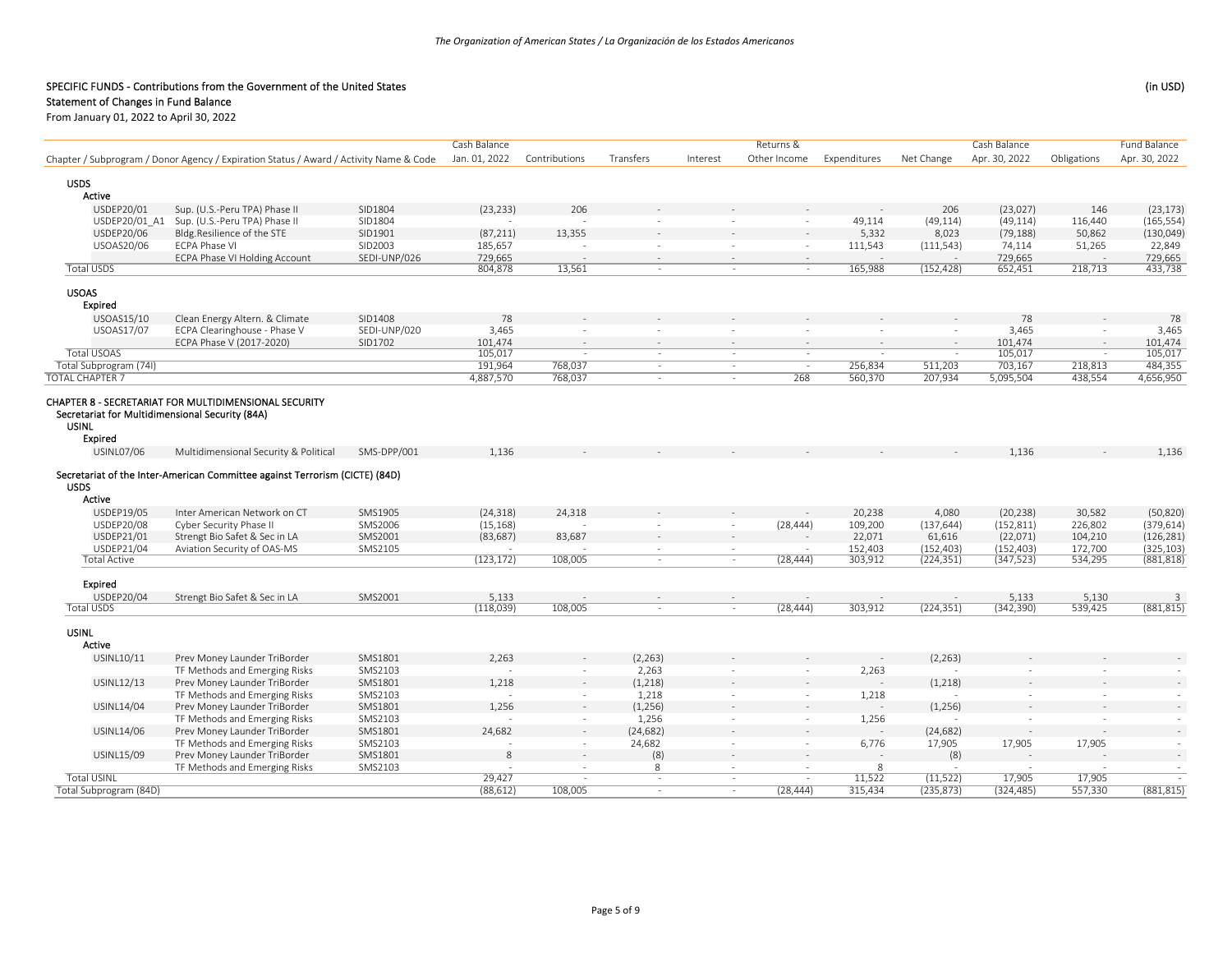## Statement of Changes in Fund Balance

|                                                    |                                                                                         |               | Cash Balance  |               |                          |          | Returns &                |              |                          | Cash Balance  |                          | <b>Fund Balance</b>        |
|----------------------------------------------------|-----------------------------------------------------------------------------------------|---------------|---------------|---------------|--------------------------|----------|--------------------------|--------------|--------------------------|---------------|--------------------------|----------------------------|
|                                                    | Chapter / Subprogram / Donor Agency / Expiration Status / Award / Activity Name & Code  |               | Jan. 01, 2022 | Contributions | Transfers                | Interest | Other Income             | Expenditures | Net Change               | Apr. 30, 2022 | Obligations              | Apr. 30, 2022              |
|                                                    |                                                                                         |               |               |               |                          |          |                          |              |                          |               |                          |                            |
| Department of Public Security (84E)<br><b>USDS</b> |                                                                                         |               |               |               |                          |          |                          |              |                          |               |                          |                            |
| Active                                             |                                                                                         |               |               |               |                          |          |                          |              |                          |               |                          |                            |
| USDEP17/05                                         | AICMA 2016 TO 2019                                                                      | SMS1318       | (989)         | 989           |                          |          |                          | 988          |                          | (988)         | 923                      | (1, 911)                   |
|                                                    | <b>Citizen Security Demining</b>                                                        | SMS1805       | (823, 427)    | 823,427       | ÷.                       | $\sim$   | 558                      | 591,259      | 232,726                  | (590, 701)    | 688,384                  | (1, 279, 084)              |
| USDEP20/02                                         | Imp. response to TIP Ecuador                                                            | SMS2003       | (108, 359)    | 108,359       |                          |          |                          | 128,847      | (20, 488)                | (128, 847)    | 177,343                  | (306, 191)                 |
| USDEP20/03                                         | <b>Citizen Security Demining</b>                                                        | SMS1805       | (239, 786)    | 239,786       | $\sim$                   | $\sim$   |                          | 121,822      | 117,964                  | (121, 822)    | 102,978                  |                            |
| <b>Total USDS</b>                                  |                                                                                         |               | (1, 172, 560) | 1,172,560     | $\sim$                   |          | 558                      | 842,916      | 330,202                  | (842, 358)    | 969,628                  | $(224,799)$<br>(1,811,986) |
| <b>USINL</b>                                       |                                                                                         |               |               |               |                          |          |                          |              |                          |               |                          |                            |
| Expired                                            |                                                                                         |               |               |               |                          |          |                          |              |                          |               |                          |                            |
| <b>USINL07/08</b>                                  | <b>HNP-Technical Advisor</b>                                                            | PS-OCGS/008   | 6,964         |               |                          |          |                          |              |                          | 6,964         |                          | 6,964                      |
| USINL15/04                                         | Firearms & Ammunition Control                                                           | PACAM/001     | 4,926         |               |                          |          |                          |              |                          | 4,926         |                          | 4,926                      |
| <b>Total USINL</b>                                 |                                                                                         |               | 11,890        |               | $\sim$                   | $\sim$   | $\sim$                   |              | $\overline{a}$           | 11,890        |                          | 11,890                     |
| Total Subprogram (84E)                             |                                                                                         |               | (1, 160, 671) | 1,172,560     | $\sim$                   | $\sim$   | 558                      | 842,916      | 330,202                  | (830, 468)    | 969,628                  | (1,800,096)                |
|                                                    |                                                                                         |               |               |               |                          |          |                          |              |                          |               |                          |                            |
|                                                    | Executive Secretariat of the Inter-American Drug Abuse Control Commission (CICAD) (84G) |               |               |               |                          |          |                          |              |                          |               |                          |                            |
| <b>USINL</b>                                       |                                                                                         |               |               |               |                          |          |                          |              |                          |               |                          |                            |
| Active                                             |                                                                                         |               |               |               |                          |          |                          |              |                          |               |                          |                            |
| <b>USINL05/07</b>                                  | Streng Tec Capac NHS/NDC/Uni                                                            | SMS1709       | 2,281         |               |                          |          |                          |              |                          | 2,281         | 2,281                    |                            |
| USINL13/04                                         | General Fund                                                                            | CCD-ES/007    | 5             | $\sim$        | $\sim$                   | $\sim$   | $\sim$                   |              |                          | 5             |                          | 5                          |
| <b>USINL17/05</b>                                  | DTCs Expansion and Establishment                                                        | SMS1708       | 5,102,032     |               |                          |          |                          | 475,584      | (475, 584)               | 4,626,449     | 831,818                  | 3,794,630                  |
| USINL18/02                                         | Streng Tec Capac NHS/NDC/Uni                                                            | SMS1709       | 99,406        | $\sim$        | $\sim$                   | $\sim$   | $\sim$                   | 39,106       | (39, 106)                | 60,300        | 43,007                   | 17,293                     |
| USINL18/03                                         | Courts Drug-related Offenses                                                            | SMS1411       | 27,912        |               |                          |          |                          | 5,018        | (5,018)                  | 22,894        | 9,799                    | 13,095                     |
| USINL18/04                                         | Data on Emerging Drug Issues                                                            | SMS1707       | 1,114         | $\sim$        | $\sim$                   | $\sim$   | $\sim$                   | $\sim$       | - 11                     | 1,114         | 1,112                    | $\overline{\phantom{a}}$   |
|                                                    | General Fund                                                                            | CCD-ES/007    | 62,684        | $\sim$        |                          |          | ÷.                       |              |                          | 62,684        | 24,000                   | 38,684                     |
|                                                    | MEM - Drafting of Hemispheric                                                           | CCD-ES/001    | 675           | $\sim$        | $\sim$                   | $\sim$   | $\sim$                   |              |                          | 675           | $\sim$                   | 675                        |
| USINL19/01                                         | Streng Tec Capac NHS/NDC/Uni                                                            | SMS1709       | 556,473       |               |                          |          | $\sim$                   | 27,215       | (27, 215)                | 529,258       | 151,163                  | 378,095                    |
| USINL19/04                                         | General Fund                                                                            | CCD-ES/007    | 25,220        | $\sim$        | $\overline{\phantom{a}}$ | $\sim$   | $\sim$                   |              |                          | 25,220        | $\sim$                   | 25,220                     |
| USINL20/01                                         | Counterdrug Capacity Build IV                                                           | SMS1901       | 205,867       | $\sim$        |                          | $\sim$   | 255                      | 84,490       | (84, 235)                | 121,632       | 40,653                   | 80,979                     |
|                                                    | Data on Emerging Drug Issues                                                            | SMS1707       | 546,774       | $\sim$        | $\sim$                   | $\sim$   | ÷.                       | 19,432       | (19, 432)                | 527,341       | 8,155                    | 519,186                    |
|                                                    | General Fund                                                                            | CCD-ES/007    | 93,500        |               |                          |          |                          |              |                          | 93,500        |                          | 93,500                     |
|                                                    | National Drug Policies Dev.                                                             | SMS1903       | 327,105       | $\omega$      | $\sim$                   | $\sim$   | $\overline{\phantom{a}}$ | 81,049       | (81,049)                 | 246,057       | 184,288                  | 61,769                     |
|                                                    | SMS CICAD MEM Portfolio                                                                 | CICAD-MEM/001 | 323,850       |               |                          |          |                          | 149,823      | (149, 823)               | 174,027       | 110,997                  | 63,030                     |
| USINL20/03                                         | Alternatives to Incarceration                                                           | SMS1904       | 174,947       | $\sim$        | $\sim$                   | $\sim$   | $\sim$                   | 19,264       | (19, 264)                | 155,683       | 30,816                   | 124,867                    |
|                                                    | Data on Emerging Drug Issues                                                            | SMS1707       | 128,836       |               |                          |          |                          |              |                          | 128,836       | 84,311                   | 44,525                     |
|                                                    | Streng Tec Capac NHS/NDC/Uni                                                            | SMS1709       | 1,087,773     | $\sim$        | $\sim$                   | $\sim$   | $\overline{2}$           | 131,428      | (131, 426)               | 956,346       | 226,346                  | 730,000                    |
| <b>USINL20/04</b>                                  | Alternatives to Incarceration                                                           | SMS1904       | 1,801,997     |               |                          |          |                          | 112,913      | (112, 913)               | 1,689,084     | 702,359                  | 986,725                    |
| USINL21/03                                         | Counterdrug Capacity Build IV                                                           | SMS1901       | 326,250       | $\sim$        | $\sim$                   | $\sim$   | $\sim$                   | 32,527       | (32, 527)                | 293,723       | 61,060                   | 232,663                    |
| <b>USINL21/04</b>                                  | Alternatives to Incarceration                                                           | SMS1904       | 343,458       |               |                          |          |                          | 13,000       | (13,000)                 | 330,458       | 6,000                    | 324,458                    |
| USINL21/05                                         | Counterdrug Capacity Build IV                                                           | SMS1901       | 729,500       | $\sim$        | $\sim$                   | $\sim$   | $\sim$                   | 48,862       | (48, 862)                | 680,638       | 112,497                  | 568,141                    |
| USINL21/06                                         | General Fund                                                                            | CCD-ES/007    | 108,750       |               |                          |          |                          |              |                          | 108,750       |                          | 108,750                    |
| USINL21/07                                         | SMS CICAD MEM Portfolio                                                                 | CICAD-MEM/001 | 435,000       | $\sim$        | $\sim$                   | $\sim$   | ÷.                       | $\sim$       | $\sim$                   | 435,000       | ÷.                       | 435,000                    |
| USINL21/09                                         | National Drug Policies Dev.                                                             | SMS1903       | 435,000       |               |                          |          |                          |              | $\overline{\phantom{a}}$ | 435,000       | $\overline{\phantom{a}}$ | 435,000                    |
| USINL21/10                                         | Data on Emerging Drug Issues                                                            | SMS1707       | 1,265,238     | $\sim$        | $\sim$                   | $\sim$   | $\sim$                   | 83,953       | (83,953)                 | 1,181,285     | 242,825                  | 938,460                    |
| USINL21/11                                         | Data on Emerging Drug Issues                                                            | SMS1707       | 522,000       |               |                          |          |                          | 60,679       | (60, 679)                | 461,321       | 63,172                   | 398,149                    |
| USINL21/12                                         | Alternatives to Incarceration                                                           | SMS1904       | 259,622       | $\sim$        | $\sim$                   | $\sim$   | $\sim$                   | 27,851       | (27, 851)                | 231,771       | 61,536                   | 170,236                    |
|                                                    | Streng Tec Capac NHS/NDC/Uni                                                            | SMS1709       | 2,161,062     | $\sim$        | $\sim$                   |          |                          | 267,552      | (267, 552)               | 1,893,510     | 746,574                  | 1,146,936                  |
| <b>Total Active</b>                                |                                                                                         |               | 17,154,329    | $\sim$        | $\sim$                   | $\sim$   | 257                      | 1,679,745    | (1,679,488)              | 15,474,841    | 3,744,768                | 11,730,073                 |
| Expired                                            |                                                                                         |               |               |               |                          |          |                          |              |                          |               |                          |                            |
| <b>USINL01/07</b>                                  | General Fund                                                                            | CCD-ES/007    | 1,187         |               |                          |          |                          |              |                          | 1,187         |                          | 1,187                      |
| USINL04/04                                         | CICAD - Undistributed Funds                                                             | CCD-ES/DIST   | 83            |               | $\sim$                   | $\sim$   | $\sim$                   |              | $\sim$                   | 83            | $\sim$                   | 83                         |
| <b>USINL05/06</b>                                  | General Fund                                                                            | CCD-ES/007    | 5             |               |                          |          |                          |              |                          | 5             |                          | 5                          |
| USINL06/06                                         | Streng Tec Capac NHS/NDC/Uni                                                            | SMS1709       | 45            |               |                          | $\sim$   |                          |              |                          | 45            |                          | 45                         |
| <b>USINL08/05</b>                                  | Streng Tec Capac NHS/NDC/Uni                                                            | SMS1709       | 150           |               |                          |          |                          |              |                          | 150           | 150                      |                            |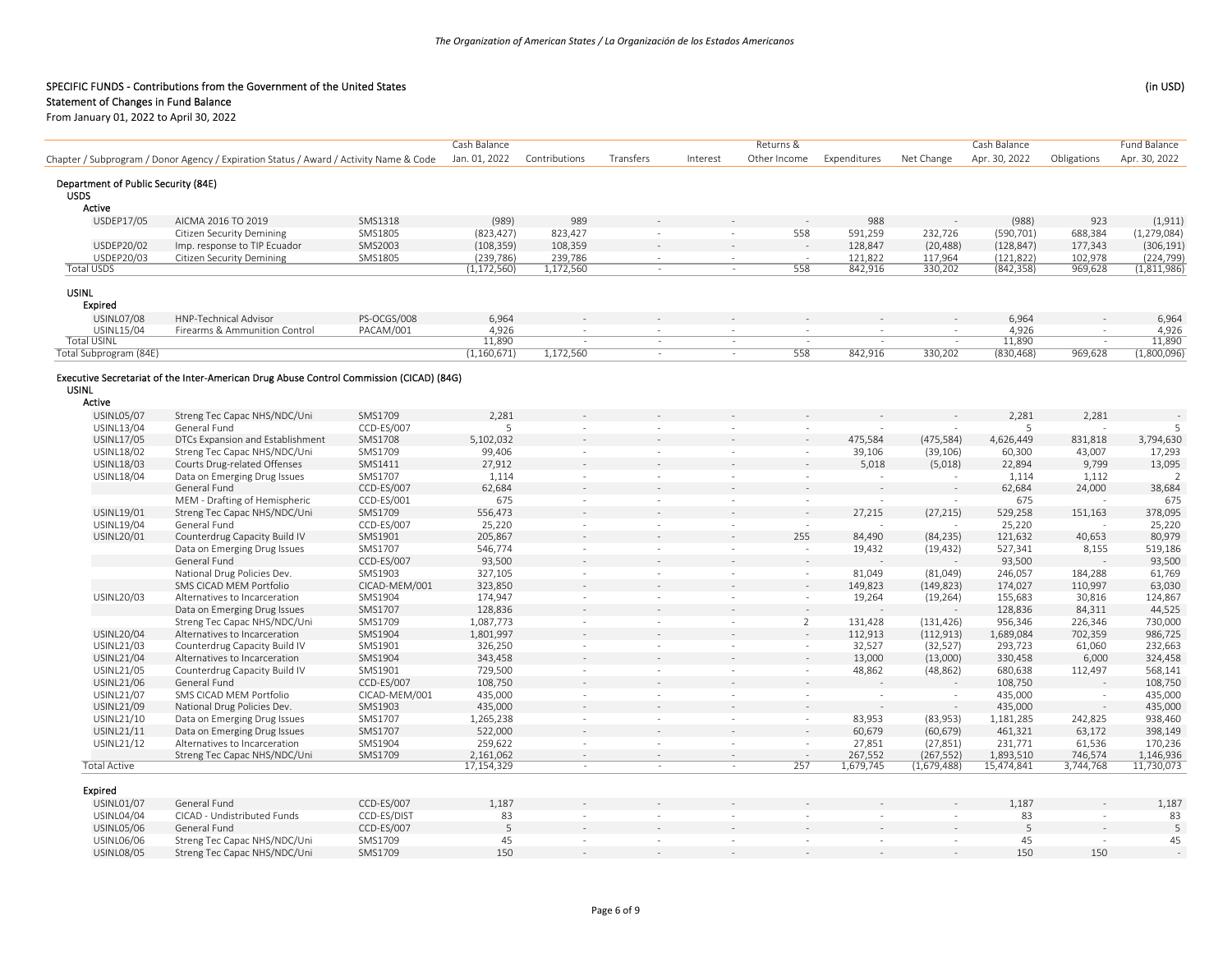|                                            |                                                                                        |             | Cash Balance   |                          |           |          | Returns &                |              |             | Cash Balance   |             | Fund Balance   |
|--------------------------------------------|----------------------------------------------------------------------------------------|-------------|----------------|--------------------------|-----------|----------|--------------------------|--------------|-------------|----------------|-------------|----------------|
|                                            | Chapter / Subprogram / Donor Agency / Expiration Status / Award / Activity Name & Code |             | Jan. 01, 2022  | Contributions            | Transfers | Interest | Other Income             | Expenditures | Net Change  | Apr. 30, 2022  | Obligations | Apr. 30, 2022  |
|                                            |                                                                                        |             |                |                          |           |          |                          |              |             |                |             |                |
| <b>USINL08/09</b>                          | CICAD - Undistributed Funds                                                            | CCD-ES/DIST | 27             | ÷                        |           |          |                          | $\sim$       | ÷.          | 27             | $\sim$      | 27             |
|                                            | Streng Tec Capac NHS/NDC/Uni                                                           | SMS1709     | 61             |                          |           |          |                          |              |             | 61             | 61          |                |
|                                            | University Grad. Res. Part. Program                                                    | CCD-ED/009  | 332            | $\sim$                   | $\sim$    | $\sim$   | $\sim$                   | $\sim$       | $\sim$      | 332            | 332         | $\sim$         |
| <b>USINL09/03</b>                          | Streng Tec Capac NHS/NDC/Uni                                                           | SMS1709     | 81             |                          |           |          |                          |              |             | 81             |             | 81             |
| USINL09/06                                 | General Fund                                                                           | CCD-ES/007  | 3,447          | $\sim$                   | $\sim$    | $\sim$   | $\sim$                   | $\sim$       | $\sim$      | 3,447          | $\sim$      | 3,447          |
| <b>USINL09/09</b>                          | MEM - Drafting of Hemispheric                                                          | CCD-ES/001  | 200            |                          |           | $\sim$   |                          |              |             | 200            |             | 200            |
| <b>USINL12/08</b>                          | Streng Tec Capac NHS/NDC/Uni                                                           | SMS1709     | 21             | $\sim$                   | $\sim$    | $\sim$   | $\sim$                   | $\sim$       | $\sim$      | 21             | $\sim$      | 21             |
| USINL12/09                                 | Streng Tec Capac NHS/NDC/Uni                                                           | SMS1709     | 810            | $\sim$                   |           |          |                          |              |             | 810            | 810         |                |
| USINL13/10                                 | Streng Tec Capac NHS/NDC/Uni                                                           | SMS1709     | 180            | $\sim$                   | $\sim$    | $\sim$   | $\sim$                   | $\sim$       | $\sim$      | 180            | 180         | $\overline{a}$ |
| USINL14/02                                 | Streng Tec Capac NHS/NDC/Uni                                                           | SMS1709     | $\overline{4}$ |                          |           | $\sim$   |                          | $\sim$       |             | $\overline{4}$ |             | $\overline{a}$ |
| USINL15/07                                 | Streng Tec Capac NHS/NDC/Uni                                                           | SMS1709     | 500            | $\sim$                   | $\sim$    | $\sim$   | $\sim$                   | 500          | (500)       | $\sim$         | $\sim$      |                |
| <b>USINL17/08</b>                          | Courts Drug-related Offenses                                                           | SMS1411     | 140            | $\overline{a}$           |           | $\sim$   |                          |              |             | 140            |             | 140            |
| USINL19/03                                 | Data on Emerging Drug Issues                                                           | SMS1707     | 31,656         | $\sim$                   | $\sim$    | $\sim$   | (20, 863)                | 8,533        | (29, 397)   | 2,260          | 1,215       | 1,045          |
| <b>USINL19/05</b>                          | Data on Emerging Drug Issues                                                           | SMS1707     | 44,834         | $\sim$                   |           | $\sim$   |                          | 5,356        | (5, 356)    | 39,478         |             | 39,478         |
|                                            | General Fund                                                                           | CCD-ES/007  | 68,689         | $\sim$                   | $\sim$    | $\sim$   |                          | 1,100        | (1,100)     | 67,589         |             | 67,589         |
| <b>Total Expired</b>                       |                                                                                        |             | 152,452        | $\sim$                   | $\sim$    | $\sim$   | (20, 863)                | 15,489       | (36, 353)   | 116,099        | 2,748       | 113,351        |
| Total Subprogram (84G)                     |                                                                                        |             | 17,306,781     | $\sim$                   | $\sim$    | $\sim$   | (20, 606)                | 1,695,235    | (1,715,841) | 15,590,940     | 3,747,516   | 11,843,424     |
| <b>USDS</b>                                | Department against Transnational Organized Crime (84H)                                 |             |                |                          |           |          |                          |              |             |                |             |                |
| Active                                     |                                                                                        |             |                |                          |           |          |                          |              |             |                |             |                |
| USDEP20/07                                 | <b>Illegal Mining</b>                                                                  | SMS1902     | (8,000)        | 8,000                    |           |          |                          | 12,954       | (4,954)     | (12, 954)      | 58,424      | (71, 378)      |
|                                            |                                                                                        |             |                |                          |           |          |                          |              |             |                |             |                |
| <b>USINL</b>                               |                                                                                        |             |                |                          |           |          |                          |              |             |                |             |                |
| Active                                     |                                                                                        |             |                |                          |           |          |                          |              |             |                |             |                |
| <b>USINL05/07</b>                          | Money Laundering Program                                                               | SMS1114     | 3,797          |                          |           |          |                          | 70           | (70)        | 3,727          |             | 3,727          |
| USINL13/12                                 | Money Laundering Program                                                               | SMS1114     | 44             | $\overline{\phantom{a}}$ |           | $\sim$   | $\sim$                   | $\sim$       | $\sim$      | 44             | $\sim$      | 44             |
| USINL15/05                                 | Money Laundering Program                                                               | SMS1114     | 3,099          |                          |           |          |                          |              |             | 3,099          |             | 3,099          |
| USINL16/04                                 | Money Laundering Program                                                               | SMS1114     | 4,434          | $\sim$                   | $\sim$    | $\sim$   | $\sim$                   |              |             | 4,434          |             | 4,434          |
| USINL17/03                                 | Money Laundering Program                                                               | SMS1114     | 143,465        |                          |           |          |                          | 4,500        | (4,500)     | 138,965        | 17,094      | 121,872        |
| USINL18/06                                 | Money Laundering Program                                                               | SMS1114     | 29,976         | $\sim$                   | $\sim$    | $\sim$   | $\sim$                   | $\sim$       | $\sim$      | 29,976         | $\sim$      | 29,976         |
| USINL19/06                                 | Money Laundering Program                                                               | SMS1114     | 66,956         |                          |           |          |                          |              |             | 66,956         |             | 66,956         |
| USINL19/08                                 | Illegal Mining                                                                         | SMS1902     | 1,360,560      | $\sim$                   | $\sim$    | $\sim$   | $\sim$                   | 77,722       | (77, 722)   | 1,282,838      | 14,468      | 1,268,370      |
| USINL21/02                                 | AML and Comb Finan Terrorism                                                           | SMS1807     | 3,028,760      | $\mathbf{r}$             |           | $\sim$   |                          | 145,961      | (145, 961)  | 2,882,800      | 131,033     | 2,751,767      |
| <b>Total Active</b>                        |                                                                                        |             | 4,641,092      |                          | $\sim$    |          | $\overline{\phantom{a}}$ | 228,254      | (228, 254)  | 4,412,839      | 162,594     | 4,250,244      |
|                                            |                                                                                        |             |                |                          |           |          |                          |              |             |                |             |                |
| <b>Expired</b>                             |                                                                                        |             |                |                          |           |          |                          |              |             |                |             |                |
| USINL17/04                                 | Money Laundering Program                                                               | SMS1114     | 19,842         |                          |           |          |                          |              |             | 19,842         |             | 19,842         |
| USINL17/07                                 | Prog Against Transnational Organized                                                   | SMS1711     | 2,635          | $\sim$                   | $\sim$    | $\sim$   | $\sim$                   | $\sim$       |             | 2,635          |             | 2,635          |
| <b>USINL18/05</b>                          | Money Laundering Program                                                               | SMS1114     | 8,836          |                          |           |          |                          |              |             | 8,836          |             | 8,836          |
| USINL19/02                                 | AML and Comb Finan Terrorism                                                           | SMS1807     | 237,282        |                          |           |          |                          | 56,607       | (56, 607)   | 180,675        | 75,594      | 105,081        |
| <b>Total Expired</b>                       |                                                                                        |             | 268,595        | $\sim$                   | $\sim$    | $\sim$   | $\sim$                   | 56,607       | (56, 607)   | 211,988        | 75,594      | 136,394        |
| <b>Total USINL</b>                         |                                                                                        |             | 4,909,687      | $\sim$                   | $\sim$    | $\sim$   | $\sim$                   | 284,860      | (284, 860)  | 4,624,827      | 238,188     | 4,386,639      |
| Total Subprogram (84H)                     |                                                                                        |             | 4,901,687      | 8,000                    | $\sim$    | $\sim$   | $\sim$                   | 297,814      | (289, 814)  | 4,611,873      | 296,612     | 4,315,261      |
| <b>TOTAL CHAPTER 8</b>                     |                                                                                        |             | 20,960,322     | 1,288,565                | $\sim$    | $\sim$   | (48, 492)                | 3,151,398    | (1,911,326) | 19,048,996     | 5,571,087   | 13,477,909     |
|                                            |                                                                                        |             |                |                          |           |          |                          |              |             |                |             |                |
| Summits Secretariat (94E)                  | CHAPTER 9 - SECRETARIAT FOR HEMISPHERIC AFFAIRS                                        |             |                |                          |           |          |                          |              |             |                |             |                |
| <b>USDS</b>                                |                                                                                        |             |                |                          |           |          |                          |              |             |                |             |                |
| Active                                     |                                                                                        |             |                |                          |           |          |                          |              |             |                |             |                |
| USDEP19/04                                 | Support of Summit Activities                                                           | SG-SUM/010  | (895,093)      | 775,724                  |           |          | (636)                    | 375,231      | 399,857     | (495, 236)     | 365,388     | (860, 624)     |
|                                            |                                                                                        |             |                |                          |           |          |                          |              |             |                |             |                |
| CHAPTER 10 - SECRETARIAT FOR LEGAL AFFAIRS |                                                                                        |             |                |                          |           |          |                          |              |             |                |             |                |
| Department of Legal Cooperation (104E)     |                                                                                        |             |                |                          |           |          |                          |              |             |                |             |                |
| <b>USDS</b>                                |                                                                                        |             |                |                          |           |          |                          |              |             |                |             |                |
| Expired                                    |                                                                                        |             |                |                          |           |          |                          |              |             |                |             |                |
| USDOS06/02                                 | Imp. I-A Convention Against Corruption LEG-DLC/011                                     |             | (29, 207)      |                          |           |          |                          |              |             | (29, 207)      |             | (29, 207)      |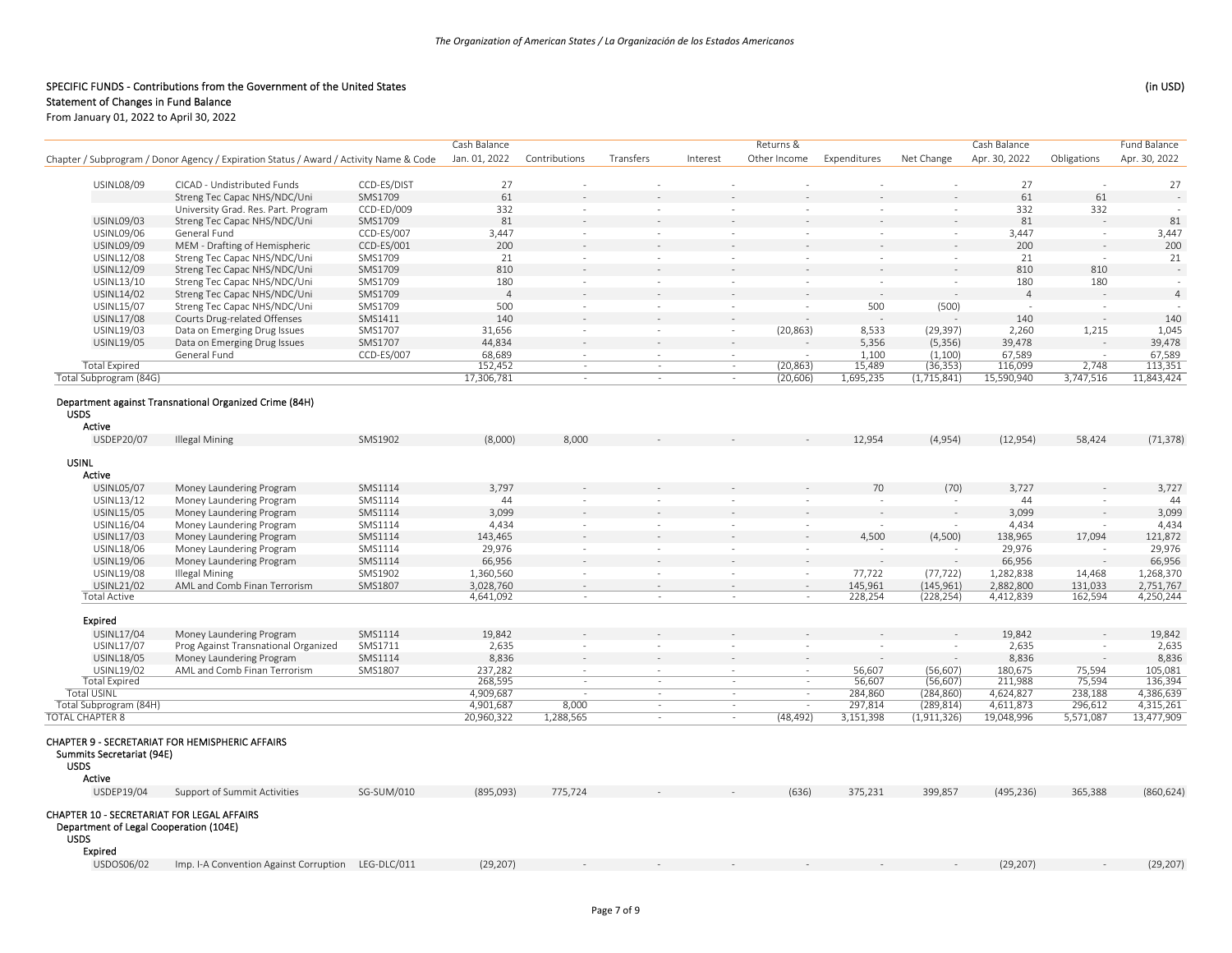|                                                                       |                                                                                        |                        | Cash Balance       |               |           |          | Returns &                |                   |                          | Cash Balance      |                  | Fund Balance                |
|-----------------------------------------------------------------------|----------------------------------------------------------------------------------------|------------------------|--------------------|---------------|-----------|----------|--------------------------|-------------------|--------------------------|-------------------|------------------|-----------------------------|
|                                                                       | Chapter / Subprogram / Donor Agency / Expiration Status / Award / Activity Name & Code |                        | Jan. 01, 2022      | Contributions | Transfers | Interest | Other Income             | Expenditures      | Net Change               | Apr. 30, 2022     | Obligations      | Apr. 30, 2022               |
|                                                                       |                                                                                        |                        |                    |               |           |          |                          |                   |                          |                   |                  |                             |
| <b>USINL</b>                                                          |                                                                                        |                        |                    |               |           |          |                          |                   |                          |                   |                  |                             |
| Active                                                                |                                                                                        |                        |                    |               |           |          |                          |                   |                          |                   |                  |                             |
| <b>USINL07/07</b>                                                     | I-A Convention Against Corruption                                                      | LEG-DLC/006            | 15,724             |               |           |          |                          |                   |                          | 15,724            |                  | 15,724                      |
| USINL10/03                                                            | I-A Convention Against Corruption                                                      | LEG-DLC/006            | 10,431             |               |           |          | $\overline{\phantom{a}}$ | $\sim$            |                          | 10,431            | 115              | 10,316                      |
| USINL12/05                                                            | I-A Convention Against Corruption                                                      | LEG-DLC/006            | 6,658              |               |           |          |                          |                   |                          | 6,658             | 107              | 6,551                       |
| USINL19/07                                                            | I-A Convention Against Corruption                                                      | LEG-DLC/006            | 177,976            | $\sim$        | $\sim$    |          | $\sim$                   |                   |                          | 177,976           | 48,649           | 129,326                     |
| USINL19/09<br>USINL20/02                                              | Prevent Cyber-Crime<br>I-A Convention Against Corruption                               | SAJ1901<br>LEG-DLC/006 | 460,401<br>140,877 | $\sim$        | $\sim$    | $\sim$   | $\sim$                   | 35,553<br>100,969 | (35, 553)                | 424,848<br>39,908 | 40,480<br>47,002 | 384,368<br>(7,095)          |
| <b>USINL21/08</b>                                                     | Prevent Cyber-Crime                                                                    | SAJ1901                | 494,160            |               |           |          |                          |                   | (100, 969)               | 494,160           | 13,500           | 480,660                     |
| <b>Total Active</b>                                                   |                                                                                        |                        | 1,306,226          | $\sim$        | $\sim$    | $\sim$   | $\sim$                   | 136,521           | (136, 521)               | 1,169,704         | 149,853          | 1,019,851                   |
|                                                                       |                                                                                        |                        |                    |               |           |          |                          |                   |                          |                   |                  |                             |
| <b>Expired</b>                                                        |                                                                                        |                        |                    |               |           |          |                          |                   |                          |                   |                  |                             |
| USINL13/03                                                            | I-A Convention Against Corruption                                                      | LEG-DLC/006            | 11,647             |               |           |          |                          |                   |                          | 11,647            | 251              | 11,396                      |
| USINL14/01                                                            | I-A Convention Against Corruption                                                      | LEG-DLC/006            | 4,724              | ÷.            | $\sim$    | $\sim$   | $\sim$                   |                   |                          | 4,724             | 1,558            | 3,166                       |
| <b>USINL15/02</b>                                                     | I-A Convention Against Corruption                                                      | LEG-DLC/006            | 1,190              |               |           |          |                          |                   |                          | 1,190             | 100              | 1,090                       |
| USINL15/10                                                            | <b>REMJA Work Group Meeting</b>                                                        | SAJ1502                | 8,074              | $\sim$        | $\sim$    |          | ÷,                       | $\sim$            | $\sim$                   | 8,074             | 44               | 8,031                       |
| USINL16/05                                                            | I-A Convention Against Corruption                                                      | LEG-DLC/006            | 10,793             |               |           |          |                          |                   |                          | 10,793            | 10,793           |                             |
| USINL17/01                                                            | I-A Convention Against Corruption                                                      | LEG-DLC/006            | 15,179             | $\sim$        | $\sim$    |          |                          |                   | $\overline{\phantom{a}}$ | 15,179            | 15,136           | 43                          |
| USINL17/02                                                            | <b>REMJA Work Group Meeting</b>                                                        | SAJ1502                | (6, 467)           | $\sim$        |           |          | $\sim$                   |                   |                          | (6, 467)          | 178              | (6, 646)                    |
| <b>Total Expired</b>                                                  |                                                                                        |                        | 45,141             | $\sim$        | $\sim$    | $\sim$   | $\overline{\phantom{a}}$ |                   |                          | 45,141            | 28,060           | 17,081                      |
| <b>Total USINL</b>                                                    |                                                                                        |                        | 1,351,367          | $\sim$        |           |          | $\sim$                   | 136,521           | (136, 521)               | 1,214,845         | 177,913          | 1,036,933                   |
|                                                                       |                                                                                        |                        |                    |               |           |          |                          |                   |                          |                   |                  |                             |
| <b>USOAS</b>                                                          |                                                                                        |                        |                    |               |           |          |                          |                   |                          |                   |                  |                             |
| Active                                                                |                                                                                        |                        |                    |               |           |          |                          |                   |                          |                   |                  |                             |
| USDEP01/102                                                           | I-A Convention Against Corruption                                                      | LEG-DLC/007            | 17,206             |               |           |          |                          |                   |                          | 17,206            | 900              | 16,306                      |
| TOTAL CHAPTER 10                                                      |                                                                                        |                        | 1,339,366          | $\sim$        | $\sim$    |          | ÷,                       | 136,521           | (136, 521)               | 1,202,845         | 178,813          | 1,024,032                   |
| Department of Financial Services (114C)<br><b>USAID</b><br>Active     |                                                                                        |                        |                    |               |           |          |                          |                   |                          |                   |                  |                             |
| USAID18/02                                                            | DFS Support to SGF                                                                     | DFS1803                | (28, 833)          | 28,833        |           |          |                          |                   | 28,833                   |                   |                  |                             |
| USAID18/03                                                            | DFS Support to CDD                                                                     | DFS1802                | (36, 680)          | 43,865        |           |          |                          | 22,165            | 21,701                   | (14,980)          |                  | $\frac{(14,980)}{(14,980)}$ |
| Total Subprogram (114C)                                               |                                                                                        |                        | (65, 514)          | 72,699        |           |          | $\sim$                   | 22,165            | 50,534                   | (14,980)          |                  |                             |
| <b>USDS</b><br>Active                                                 | Department of Procurement Services and Management Oversight (114E)                     |                        |                    |               |           |          |                          |                   |                          |                   |                  |                             |
| USDEP18/03                                                            | Support to Project Management                                                          | SCODMR-DPE/004         | (70, 816)          |               |           |          |                          | 24,000            | (24,000)                 | (94, 816)         | 18,000           | (112, 816)                  |
| <b>USDEP18/05</b>                                                     | Support to Project Management                                                          | SCODMR-DPE/004         | (158, 895)         |               | $\sim$    | $\sim$   | (13, 355)                | $\sim$            | (13, 355)                | (172, 250)        |                  | (172, 250)                  |
| USDEP20/06<br><b>Total USDS</b>                                       | USOAS External Project Evaluation                                                      | SCODMR-DPE/005         | (229, 711)         | $\sim$        | $\sim$    | $\sim$   | (13, 355)                | 24,000            | (37, 355)                | (267,066)         | 6,000<br>24,000  | (6,000)<br>(291,066)        |
|                                                                       |                                                                                        |                        |                    |               |           |          |                          |                   |                          |                   |                  |                             |
| <b>USOAS</b><br>Active                                                |                                                                                        |                        |                    |               |           |          |                          |                   |                          |                   |                  |                             |
| USOAS18/11                                                            | <b>USOAS External Project Evaluation</b>                                               | SCODMR-DPE/005         | 44,143             |               |           |          |                          | 28,392            | (28, 392)                | 15,751            | 15,750           |                             |
| <b>USOAS20/03</b>                                                     | Support to Project Management                                                          | SCODMR-DPE/004         | 56,550             |               |           |          |                          |                   |                          | 56,550            |                  | 56,550<br>56,551            |
| <b>Total USOAS</b>                                                    |                                                                                        |                        | 100,693            | $\sim$        | $\sim$    | $\sim$   | $\sim$                   | 28,392            | (28, 392)                | 72,301            | 15,750           |                             |
| Total Subprogram (114E)                                               |                                                                                        |                        | (129, 018)         | $\sim$        | $\sim$    | $\sim$   | (13, 355)                | 52,392            | (65, 747)                | (194, 765)        | 39,750           | (234, 515)                  |
| <b>TOTAL CHAPTER 11</b>                                               |                                                                                        |                        | (194, 532)         | 72,699        | $\sim$    | $\sim$   | (13, 355)                | 74,557            | (15, 213)                | (209, 745)        | 39,750           | (249, 495)                  |
| OTHER<br>Interest to be reimbursed to USINL<br><b>USINL</b><br>Active |                                                                                        |                        |                    |               |           |          |                          |                   |                          |                   |                  |                             |
| USINL17/03                                                            | <b>DATOC Projects</b>                                                                  | DATOC-INT/USINL        | 215                |               |           |          |                          |                   |                          | 215               |                  | 215                         |
| USINL17/05                                                            | <b>CICAD Projects</b>                                                                  | CCD-INT/USINL          | 7,499              |               |           |          |                          |                   |                          | 7,499             |                  | 7,499                       |
| <b>USINL18/02</b>                                                     | <b>CICAD Projects</b>                                                                  | CCD-INT/USINL          | 203                |               |           |          |                          |                   |                          | 203               |                  | 203                         |